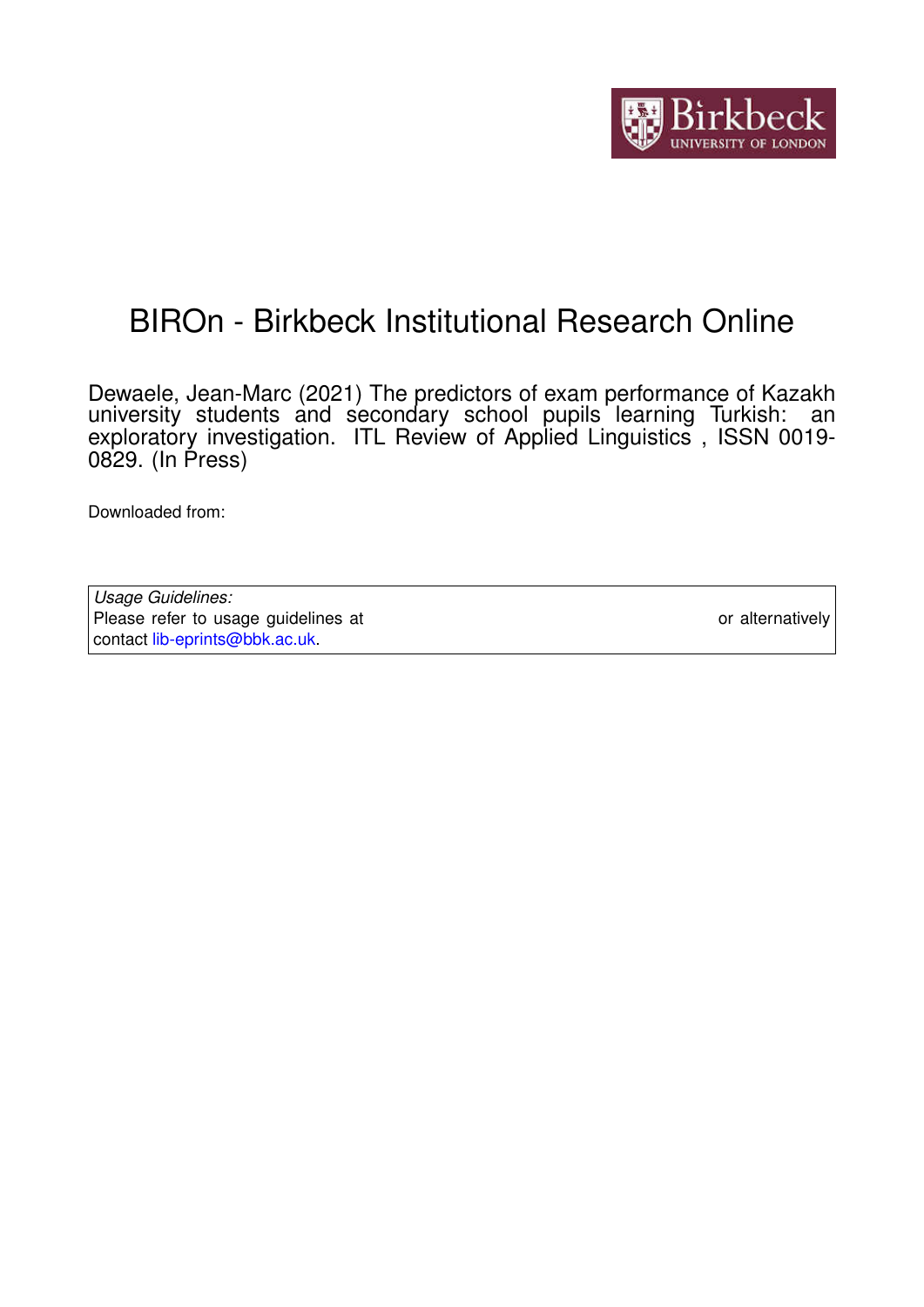# **The predictors of exam performance of Kazakh university students and secondary school pupils learning Turkish: An exploratory investigation<sup>1</sup>**

Jean-Marc Dewaele

 $\overline{a}$ 

Birkbeck, University of London

**Abstract:** The present study investigates the effect of sociobiographical, emotional, attitudinal characteristics and teacher perceptions of 275 Kazakh secondary school pupils and 317 university students on their exam performance in Turkish as a foreign language (FL). Multiple regression analyses reveal that exam results in Turkish of secondary school pupils are predicted by teacher gender, participant's age, attitude towards the FL and FL Classroom Anxiety. A very different picture emerges for university students, where FL level, participant's gender, FL Enjoyment, FL Classroom Anxiety and teacher's age explain more than twice as much variance. FL exam scores for both groups are thus underpinned by different sets of complex interactions between multiple learner-internal and learner-external variables and the effect of emotions is much stronger among university learners.

*Keywords:* Foreign Language Enjoyment; Foreign Language Classroom Anxiety; Kazakhstan, Turkish, exam performance

# **Introduction**

Interest in classroom emotions has grown exponentially since early calls to extend socio-psychological research on attitudes and motivation in Second Language

<sup>&</sup>lt;sup>1</sup> Pre-print of Dewaele, J.-M. (2021) The predictors of exam performance of Kazakh university students and secondary school pupils learning Turkish: An exploratory investigation. *ITL Journal of Applied Linguistics* https://doi.org/10.1075/itl.21019.dew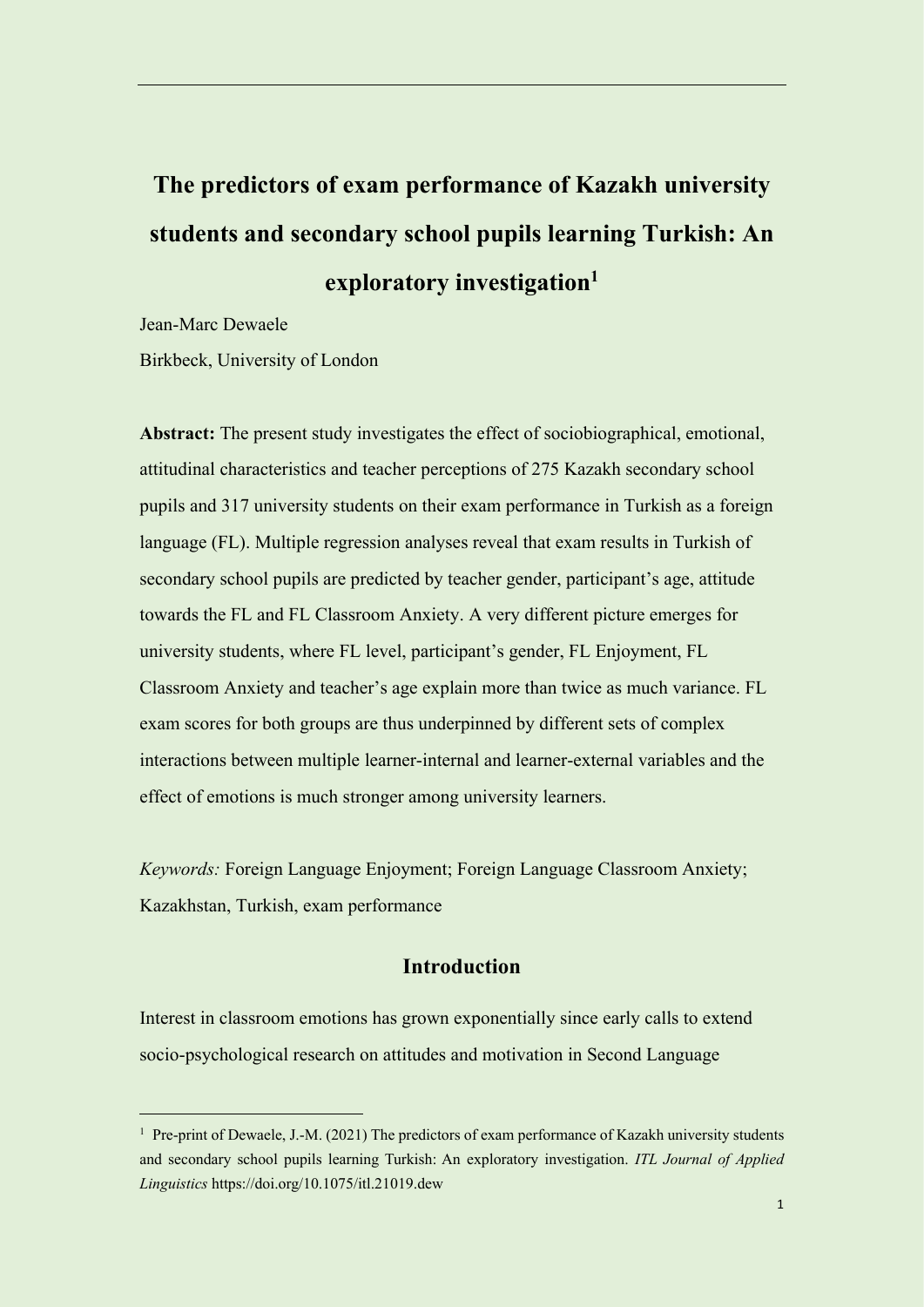Acquisition (SLA) into the area of emotions and learner psychology (Dewaele, 2005). The current paper is part of this new wave of studies exploring the complex and dynamic interactions between learners' emotions and their progress and performance in the foreign language (FL) (for overviews, see Dewaele, Chen, Padilla & Lake, 2019; Dewaele & Li, 2020). One particularly rich seam in this area of research is the role of individual differences, and more specifically the relationship between learnerinternal and learner-external variables, emotions - which play an important role in sustaining and amplifying motivation (Dörnyei, 2020) and performance in the FL (Botes, Dewaele & Greiff, 2020). Researchers have realised that causality can be bidirectional, as emotions shape performance but are simultaneously influenced by the success –or lack of it- in various type of assessments and tests. Moreover, a multitude of contextual variables interact with various learner emotions at any moment in time, and at every step of the learning journey, and they can have both direct and indirect effects on performance.

Researchers have established that a different set of variables predict negative emotions such as Foreign Language Classroom Anxiety (FLCA) -defined as a complex negatively valenced emotion- and positive emotions such as Foreign Language Enjoyment (FLE) - defined as a complex positively valenced emotion (Dewaele & MacIntyre, 2014). Analysis of the sources of variation in both emotions showed that FLCA is mostly linked to learner-internal psychological variables whereas FLE is more related to learner-external variables such as teacher characteristics and classroom environment (Dewaele, Witney, Saito & Dewaele, 2018). The pedagogical implication is that teachers have comparatively less influence over their students' FLCA but that they have the power to boost FLE, which can help anxious students to manage their anxiety better. Getting the emotional temperature right in the classroom is thus a crucial task for teachers (Dewaele, 2020).

Putting learners in a positive emotional mood is not a luxury, it is a necessity. Indeed, classroom emotions predict FL performance and Willingness to Communicate. Happy students talk more freely, experiment with the FL without fear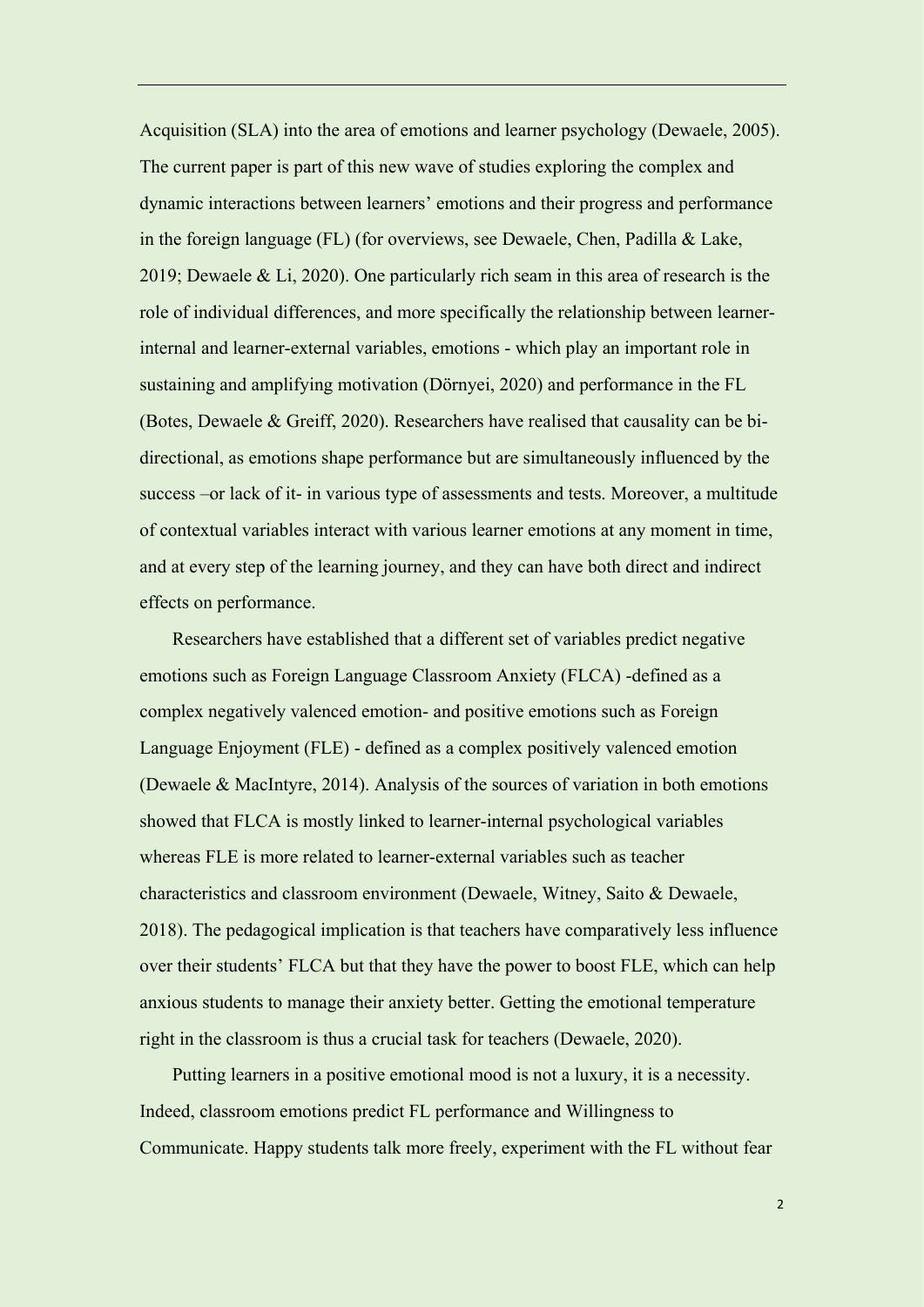of ridicule, are more motivated and end up performing better in tests and exams (Botes, Dewaele & Greiff, 2020).

One of the consistent findings in research on classroom emotions has also been that older learners, in tertiary education, typically have a more advanced level in the FL and report superior levels of FLE and lower levels of FLCA (Dewaele & MacIntyre, 2014, 2019). What these studies have in common is that the statistics were run on the whole sample including both younger and older learners in order to identify the independent variables that were linked to the dependent variables. The network of relationships that emerged was thus a reflection of the whole database and the assumption is that they apply to all participants. However, some studies have shown that the network of relationships between independent and dependent variables may evolve over time in a specific population. Dewaele and Dewaele's (2017) pseudolongitudinal study of secondary school pupils showed that while FLE and FLCA remained broadly stable over time, the predictors of FLE and FLCA changed, with the teacher gaining a gradually stronger influence on FLE of older pupils.

The novelty of the present contribution lies in the comparison of two large groups of younger (secondary school) and older (university) learners, and in two separate analyses allowing a comparison of the predictors of FL exam performance in each group.

The current study also contributes to a much needed focus on languages other than English (LOTE) in order to avoid generalization in SLA on the basis of a single target language. Dörnyei and Al-Hoorie (2017) argued that support for the study of different LOTEs is more variable compared to the institutionalized support for English learning, a global language, and that this may affect motivation to learn the LOTE. The same could be argued for classroom emotions. The present study thus aims to shed light on the under-researched area of differences in the predictors of exam performance of secondary school and university learners while also broadening of the scope of linguistic profiles of FL learners.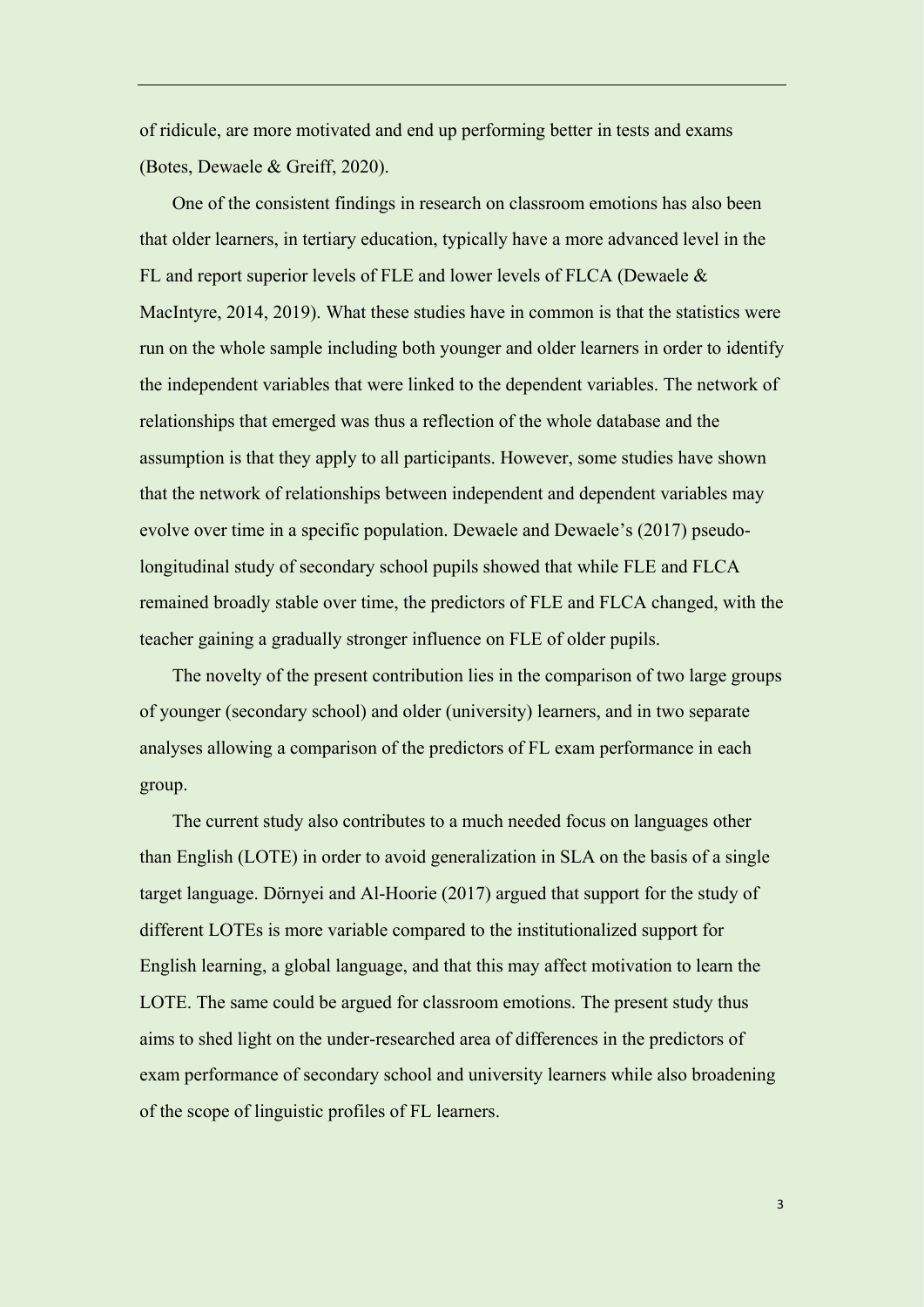Adopting the perspective that classroom emotions are a key part of a wider range of independent variables that can predict FL performance, and that are different in younger and older learners, the following research question guided the present study:

Do the same learner-internal, sociobiographical, attitudinal, emotional and teacher-centred variables predict the exam results of Kazakh secondary school pupils and university learners of Turkish as a FL?

Given the fact that the relationships between dependent and independent variables have not been investigated in this context before, this study is an exploratory investigation.

# **Literature review**

#### **A brief historical overview of emotion research in SLA**

Dewaele and Li (2020) argued that SLA research on classroom emotions could be roughly divided into three broad phases. From the early 1960s to the mid 1980s SLA went through the "Emotion Avoidance Phase", during which emotions were the elephant in the room. Their existence was not necessarily denied but they were viewed with a certain amount of suspicion. In accordance with the modernist tradition, cognitive factors were considered to be the main drivers of acquisition and performance (Prior, 2019). The relatively few studies that looked at the effect of anxiety reported inconclusive or contradictory results because of a lack of consistent definitions of the construct and an absence of reliable instruments to measure it (MacIntyre, 2017).

According to Dewaele and Li (2020), the second phase started with the publication of Horwitz, Horwitz and Cope (1986) and Krashen's (1985) Affective Filter Hypothesis. These two studies heralded the "Anxiety-Prevailing Phase" that extended to the early 2010s. Acceptance grew during that period that emotion and cognition are linked, and that negative emotions such as Foreign Language Anxiety have a moderate negative effect on language learning and on performance in the FL (Botes, Greiff, & Dewaele, 2020; MacIntyre 2017). This period also saw the emergence of motivation research where anxiety was much more visible than positive emotions,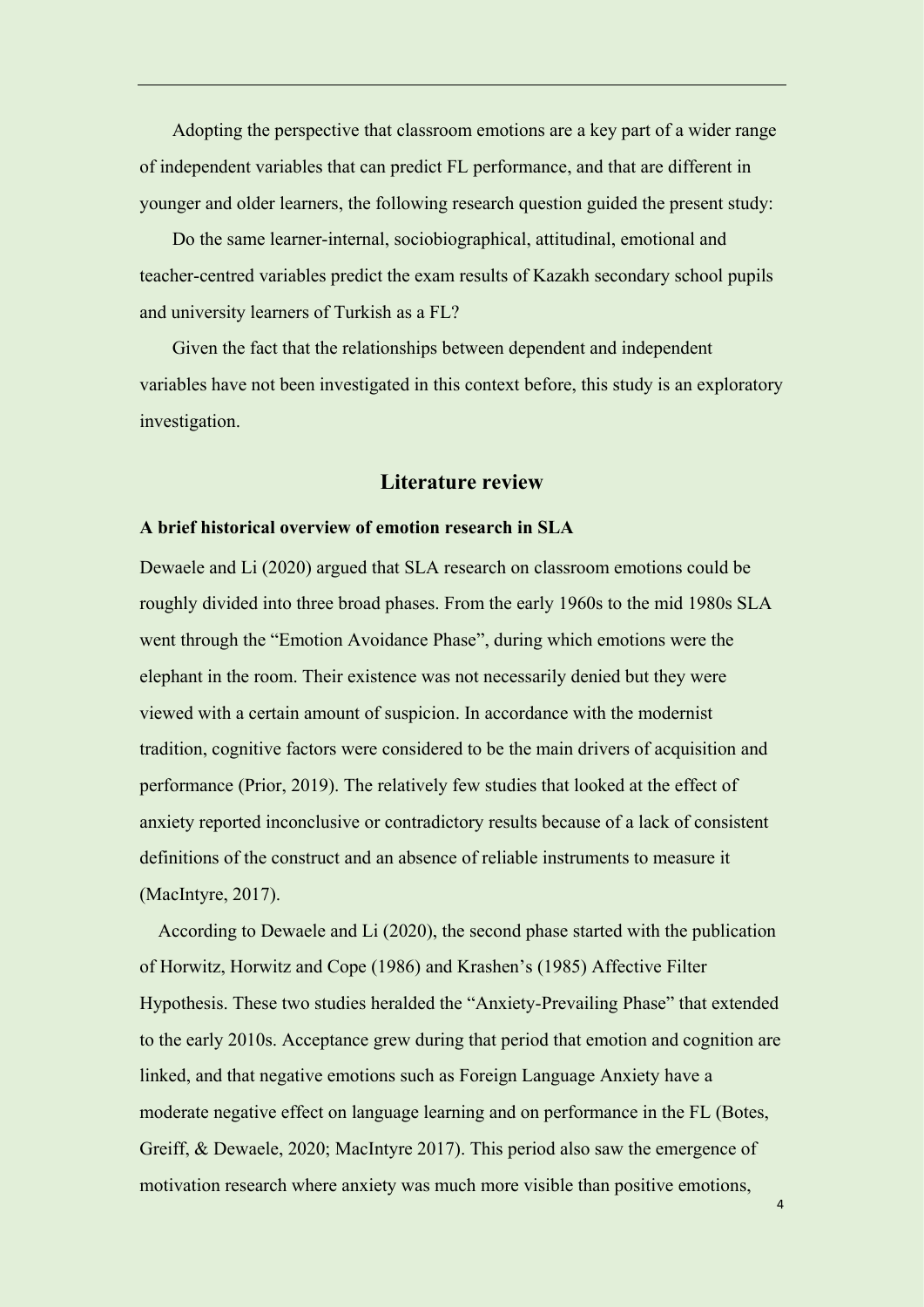although Gardner (1985) did demonstrate that learners' positive attitudes toward the learning situation and integrativeness motivation contributed to their success in SLA. Emotions also remained largely in the background in Dörnyei's (2009) L2 Motivational Self System.

Dewaele and Li (2020) argued that the third phase started in the early 2010s and could be called the more holistic "Positive and Negative Emotions Phase" when a larger number of researchers became increasingly interested in the psychology of language learning and both learner and teacher emotions. It was triggered by the introduction of Positive Psychology to the field (MacIntyre & Gregersen, 2012). This "affective turn" (Prior, 2019) or "emotional turn" in SLA research also pushed motivation researchers to pay more attention to learner emotions. Dörnyei (2020) acknowledged that classroom emotions are powerful de/motivators in SLA and that they are related to interactions with teachers, peers, specific tasks and classroom activities within a more general context of school, society, culture and the more general political context. Dörnyei (2020) argues that emotions may not be linked to direct goal-directed motivated behavior, but to action tendencies, agreeing that emotions play a supporting role and that "positive emotions make a significant contribution to a variety of L2 motivational processes" (p. 122). We will focus in more detail on the development of the more holistic take on emotions in SLA in the next section.

# **Foreign Language Enjoyment and Foreign Language Classroom Anxiety** *The first study on FLE and FLCA*

Dewaele and MacIntyre (2014) was the first study to explicitly include a positive emotion and a negative emotion in the research design in order to gain a more holistic understanding of learner emotions. The main research question was the relationship between FLE and FLCA, namely whether they could be considered opposite poles of the same dimension or whether they actually were two independent dimensions. The aim of the study was also to identify and compare sources of variation in FLE and FLCA. The authors developed a 21-item FLE scale, included an 8-item version of Horwitz et al.'s (1986) FLCA scale and added one open question about enjoyable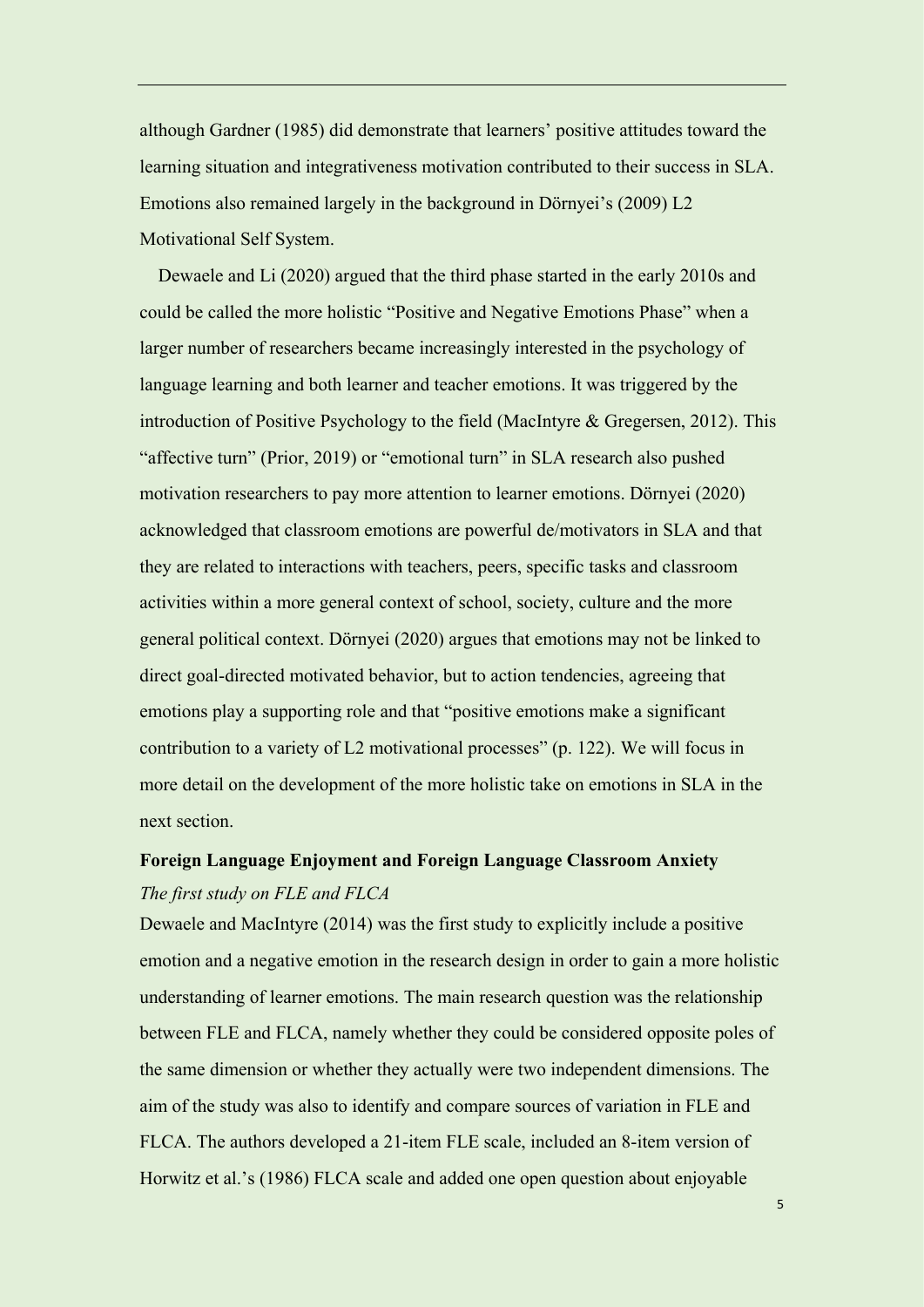episodes in the FL class. A total of 1742 FL learners from all over the world participated in the study. A moderate negative correlation between FLE and FLCA showed that FLE and FLCA are independent dimensions. Levels of FLE were found to increase significantly with the overall number of languages known, perceived proficiency, relative standing in the FL class, age, female gender and level of education, while FLCA showed an inversed pattern (with the exception of gender). A detailed analysis of the qualitative data revealed that learners' enjoyment originated in teachers who were humorous, happy, positive, supportive, professional, respectful of students and well-organized.

#### *The effect of the teacher on learner emotion and performance*

In an attempt to control contextual and societal variables, Dewaele, Witney, Saito and Dewaele (2018) investigated the sources of variation in FLE and FLCA of 189 secondary school pupils in two London schools who were mostly studying French as a FL. They found that more advanced learners reported higher levels of FLE and lower levels of FLCA, with the biggest difference occurring between intermediate and high intermediate levels. This pattern that more advanced learners report higher levels of FLE and lower levels of FLCA than beginning learners is probably not unique to FL learning. Botes, Dewaele and Greiff (2020) argued that this might in fact be a more general phenomenon when learning something new, be it a sport or music, can be especially challenging at the start when the absence of skill can lead to initial discouragement. Similarly, beginner FL speakers might curse their inability to express themselves properly, to understand the FL used with them and regret their linguistic clumsiness. However, through intense training and practice their confidence and enjoyment may grow and their anxiety about not getting it right might subside. It could be argued that causality could be bi-directional with learners experiencing lower levels of FLCA and higher levels of FLE working harder and attaining higher levels of mastery in the longer term.

A major finding in Dewaele et al. (2018) was that teacher characteristics and teacher practices had a stronger effect on FLE than on FLCA. The same database was used in Dewaele and Dewaele (2017) to see whether sources of FLE and FLCA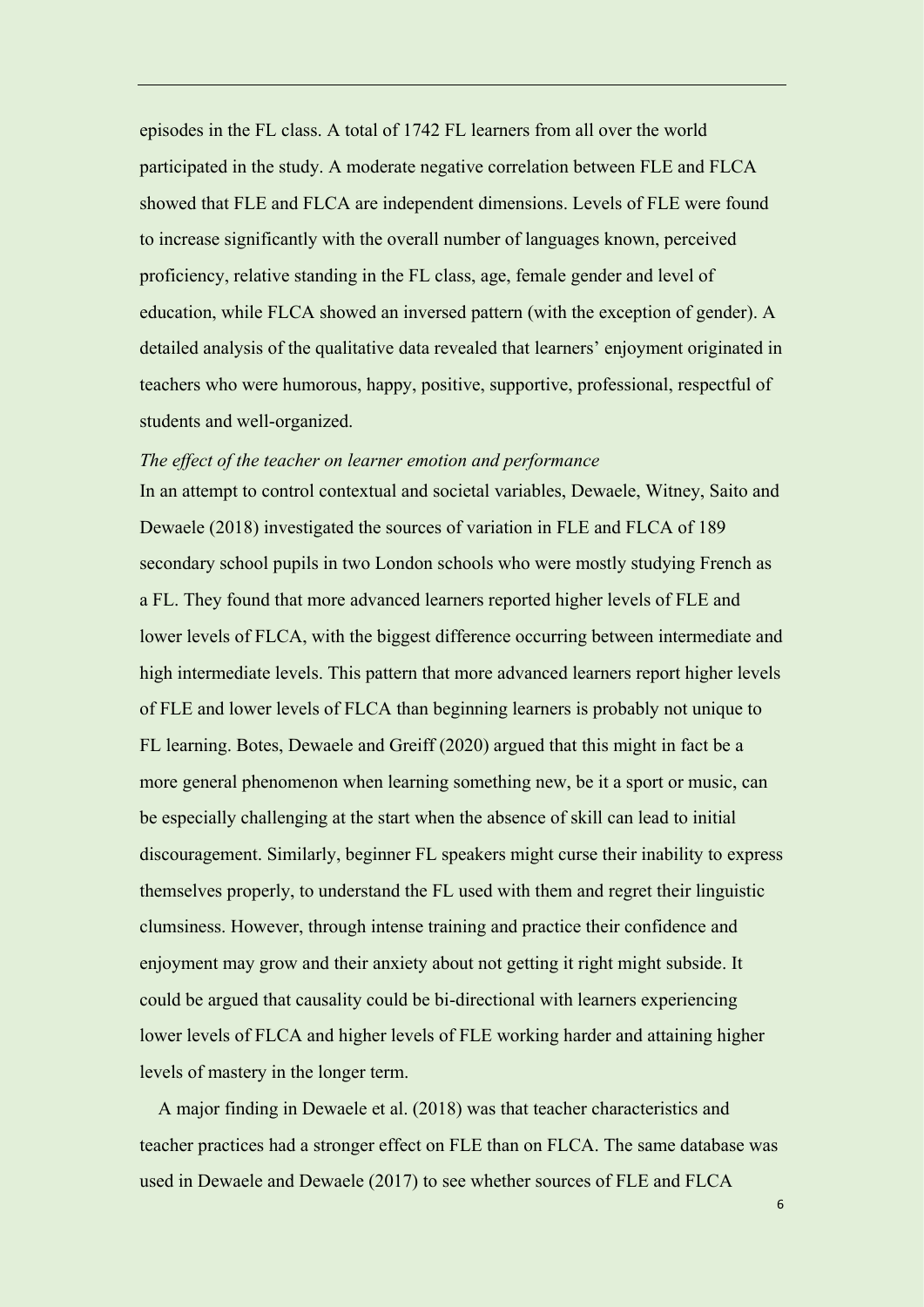changed across the three age groups (12-13, 14-15, 16-18). It turned out that they did change, with an increased effect of the teacher on FLE among older pupils. Further investigation of the database showed that teacher behavior and learner emotions affected participants' Willingness to Communicate (WTC) in the FL (Dewaele  $\&$ Dewaele, 2018). FLCA silenced participants while teachers' frequent use of the FL, a positive attitude towards the FL and FLE were positive predictors of WTC (Dewaele & Dewaele, 2018). Adopting a qualitative case study approach, Dewaele and Pavelescu (2021) investigated the relationship between FLE, FLCA and WTC in two Romanian secondary school English FL (EFL) learners. They found that WTC was related to the pupils' uniquely constructed FLE and FLCA in dynamic, idiosyncratic ways, shaped by their personality and individual experiences both inside and outside the English classroom. The authors warn against essentializing FLE and FLCA whose relationship with WTC can fluctuate sharply, depending on a range of interacting learner-internal and random contextual variables.

Focusing exclusively on the effects of teacher characteristics on FLE and FLCA of 210 Spanish EFL learners, Dewaele, Franco Magdalena and Saito (2019) found that the teacher's gender had no effect but the teacher's friendliness boosted FLE while the teacher's foreign accent lowered FLE. A closer look at the data showed that FLE only dropped significantly for teachers with a very strong foreign accent. FLCA was higher with younger, very strict teachers who did not use the FL much in class. In a follow-up study on the same database, Dewaele (2019) found that FLCA was the strongest (negative) predictor of WTC, while FLE and frequency of use of the FL were positive predictors of WTC. Pursuing the investigation into the role of teacher on classroom emotions, Dewaele and MacIntyre (2019) collected quantitative and qualitative data from 750 FL learners from around the world and found that teacherrelated variables such as attitude towards the teacher and his/her friendliness were the strongest predictors of FLE while Emotional Stability was the strongest predictor of FLCA. An analysis of the sources of participants' emotions in their descriptions of episodes of high FLE and FLCA revealed that the teacher was mentioned more frequently in FLE than in FLCA episodes, where the self was mentioned most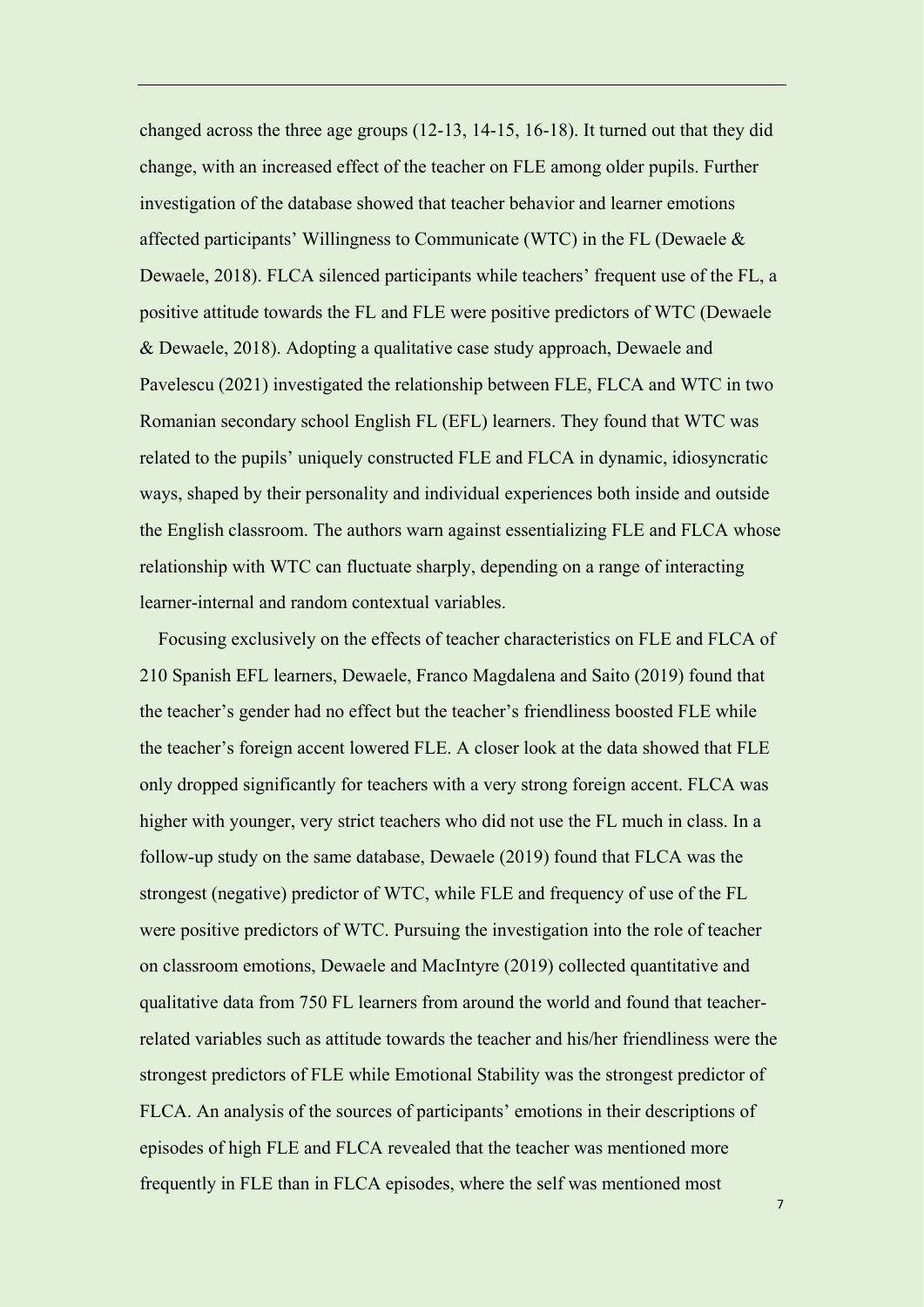frequently as the cause of anxiety. The importance of teacher enthusiasm on learner emotions was highlighted in Dewaele and Li (2021). The authors found that teacher enthusiasm significantly boosted the FLE and lowered the FL Boredom of 2002 Chinese EFL learners, two emotions which mediated student social-behavioural learning engagement. Interviews revealed that it was hard for students to enjoy a class and not be bored, and ultimately disengaged, with unenthusiastic teachers.

In another study that controlled the linguistic profiles of the participants, Dewaele, Özdemir, Karci, Uysal, Özdemir and Balta (2019) focused on the distinctiveness of FLE and FLCA of 592 Kazakh learners of Turkish (the database on which the current study is based). FLE and also FLCA were more strongly predicted by learners' attitude toward Turkish and by teacher-related variables than by learner-internal variables, largely confirming previous research. Attitude toward the FL, teacher's friendliness, strictness and frequency of use of the FL, attitude toward the teacher, participant's age and FL exam results explained a quarter of the variance in FLE. In slight contrast with previous studies, FLCA was only weakly predicted by some learner-internal variables (FL exam result, attitude toward the FL) and also by some teacher-centred variables (friendliness, strictness).

#### *The link between classroom emotions and FL performance*

Higher proficiency scores and good test results have been linked to lower levels of FLCA and higher levels of FLE. Dewaele and Alfawzan (2018) investigated the relationship between FLE, FLCA and FL performance in the previously mentioned group of 189 FL pupils in two London secondary schools and in a group of 152 Saudi EFL learners and users of English in Saudi Arabia. A significant positive relationship emerged between FLE and performance in both groups while a -slightly weakernegative relationship was found between FLCA and performance.

Botes, Dewaele and Greiff (2020) investigated the effect of multilingualism and self-perceived proficiency on FLE and FLCA on a subsample of 1622 FL learners extracted from the database used in Dewaele and MacIntyre (2014). They found a small, but statistically significant interaction effect between the number of languages known and self-perceived FL proficiency on FLCA but not on FLE. Participants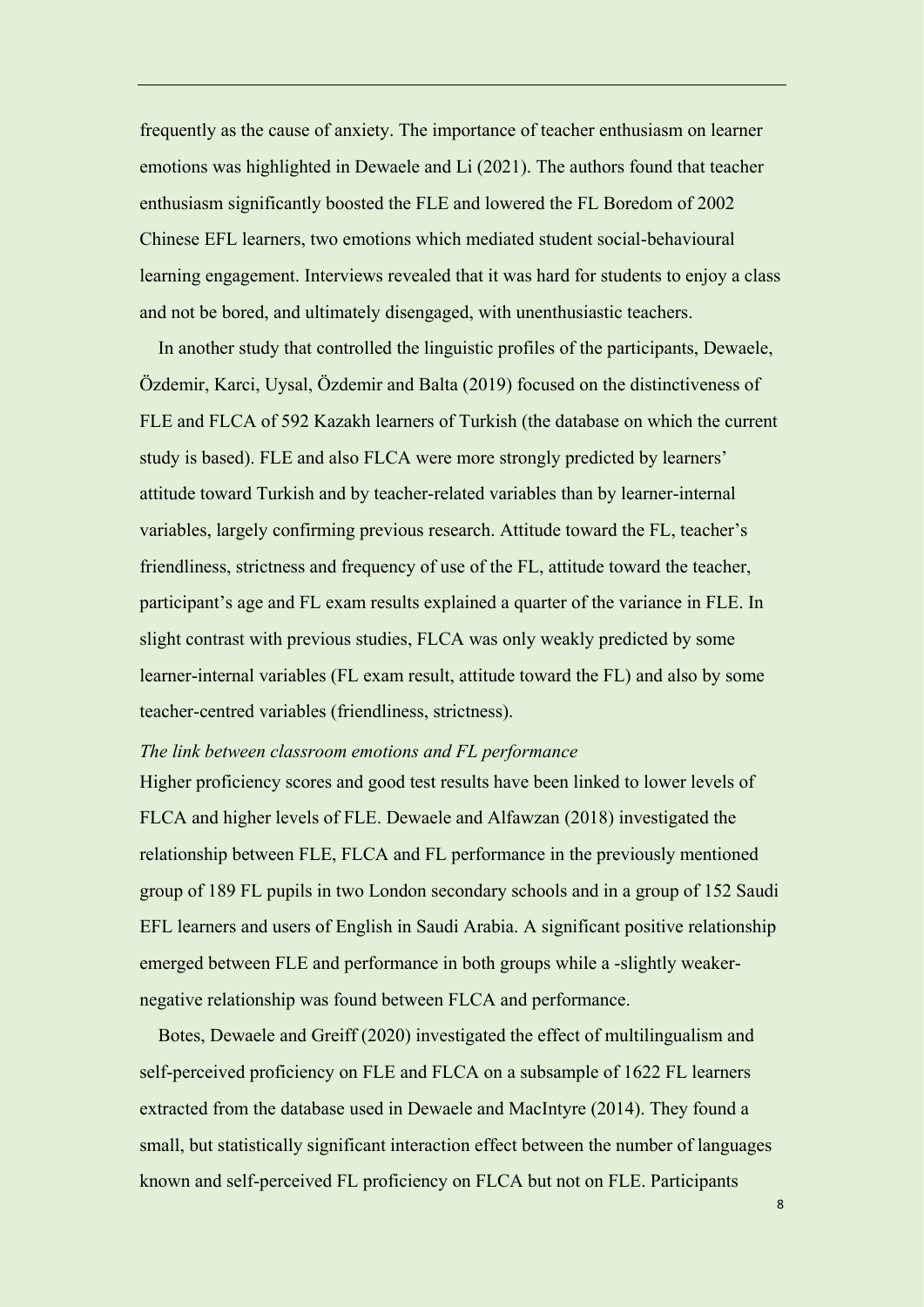knowing more languages, and reporting higher levels of proficiency, reported more FLE and less FLCA.

Introducing a new element in the research design, Li, Dewaele and Jiang (2020) investigated the effect of FLE and FLCA on self-perceived English proficiency and actual English achievement of 1307 Chinese students, and repeated the analyses for the high, medium and low achievement groups. The findings confirmed previous research, namely that FLE and FLCA predicted FL proficiency overall, with FLCA having a stronger effect. A closer look revealed that the relationship between both emotions and actual English achievement was stronger in the high achievement group than in the middle achievement group. Surprisingly, neither emotions were significantly linked with English achievement in the low achievement group.

A number of studies combined positive psychological factors like grit and passion with learners' classroom emotions and considered their combined effect on FL achievement. The first study is Teimouri, Plonsky and Tabandeh (2020) who investigated the relationship between L2 grit, motivation, emotions and L2 achievement among 191 Iranian EFL university students. The authors found that gritty students showed greater persistence in their efforts to master the L2, were more passionate about using the FL, experienced lower FLCA and greater FLE in class, resulting in better FL achievement and higher self-reported proficiency.

The second study is Wei, Gao and Wang (2019) who also investigated the relationship between grit, FLE and FL performance among 832 Chinese EFL middle school students. They found that grit positively affected FL performance and that FLE mediated the relationship between both. Moreover, the classroom environment moderated the relationship between grit and FLE, and between grit and FL performance. Grit thus had a direct positive effect on FL performance but also an indirect one by boosting FLE and thus contributing to a more positive classroom environment.

The third study, by Chen, Vallerand and Padilla (2021), looked at the role of harmonious and obsessive passion (which the authors describe as motivational constructs) on the EFL learning 260 Chinese secondary school students. Path analyses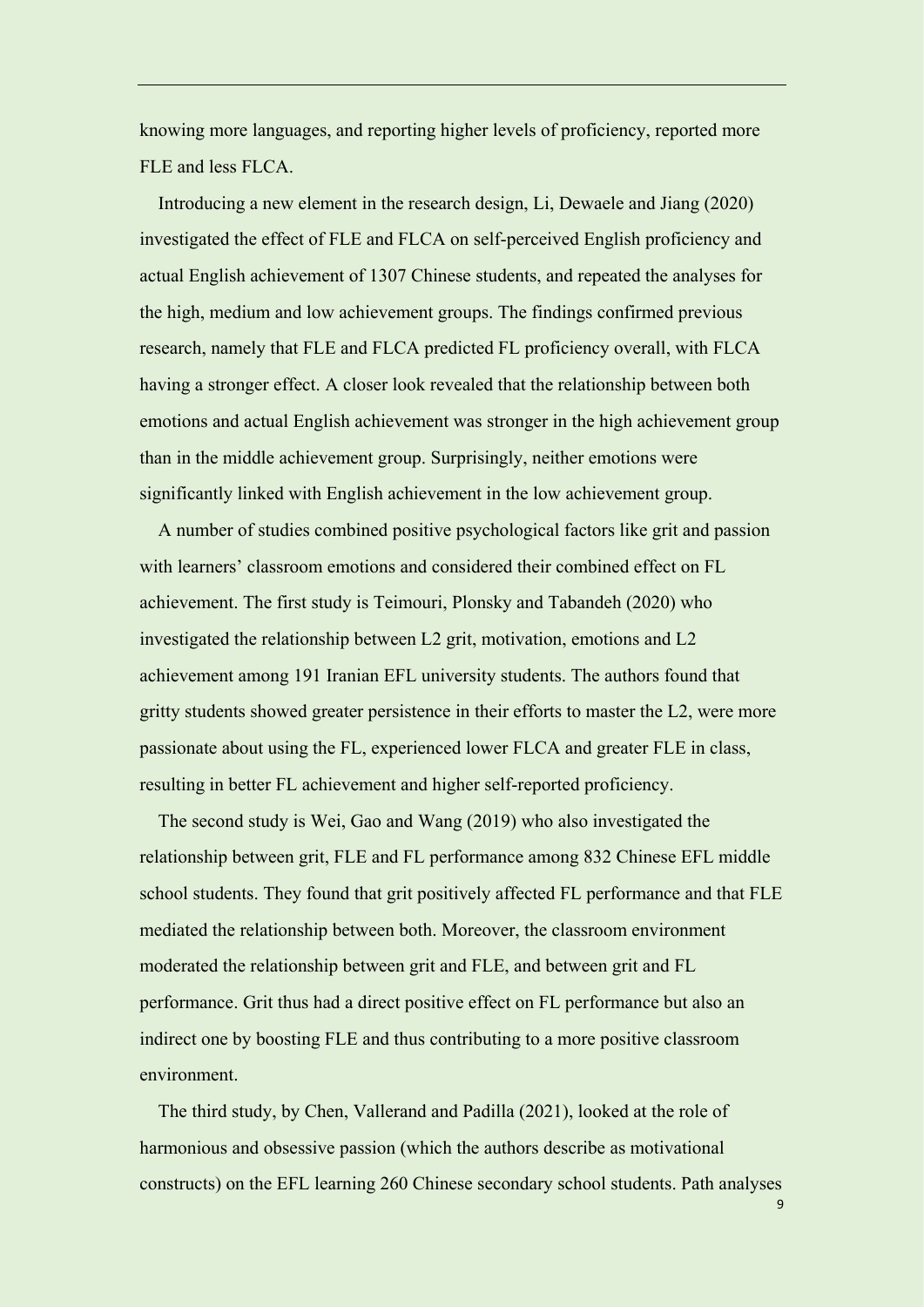revealed that harmonious passion, and to lesser extent obsessive passion, were predictors of learners' positive experiences in L2 activity and boosted their WTC in English.

A number of studies have included a proper personality trait in the design, such as Li (2020) who focused on the complex relationships between Trait Emotional Intelligence, FLE, FLCA and FL achievement of 1307 Chinese EFL secondary school students. She found small to medium correlations between students' Trait Emotional Intelligence, FLE, self-perceived English achievement and actual English achievement and argued that Trait Emotional Intelligence was partially mediated by FLE to influence perceived achievement and actual achievement indirectly.

*Research on emotions of learners acquiring two languages simultaneously* Resnik and Dewaele (2020) investigated only one part of the chain, namely the link between Trait Emotional Intelligence and classroom emotions in FL and first language (L1) classes. Participants were 768 German L1 speakers in secondary schools and universities enrolled in EFL classes. Levels of FLE and FLCA were found to be higher in the EFL classes than in L1 classes. Additionally, participants' FLE and FLCA were positively linked in the L1 and EFL classes. Higher levels of Trait emotional intelligence were linked to higher levels of FLE and lower levels of FLCA in the L1 and EFL classes.

No psychological variables were included in the design of Dewaele and Proietti Ergün (2020a) but, following the approach in Resnik and Dewaele (2020), the authors considered data from the same secondary school students studying two separate FLs simultaneously. They investigated whether classroom emotions, attitudes and motivation in two FLs, Italian and English, of the same 110 Turkish teenagers in an Italian immersion school, were identical and whether they had a similar relationship with course marks in both FLs. FLCA was found to be a strong negative predictor of course marks in both FLs while attitudes/motivation (but not FLE) was a positive predictor of course marks in both FLs.

In a second study on the same database, Dewaele and Proietti Ergün (2020b) compared classroom emotions, attitudes, motivation and course marks in participants'

 $1<sub>0</sub>$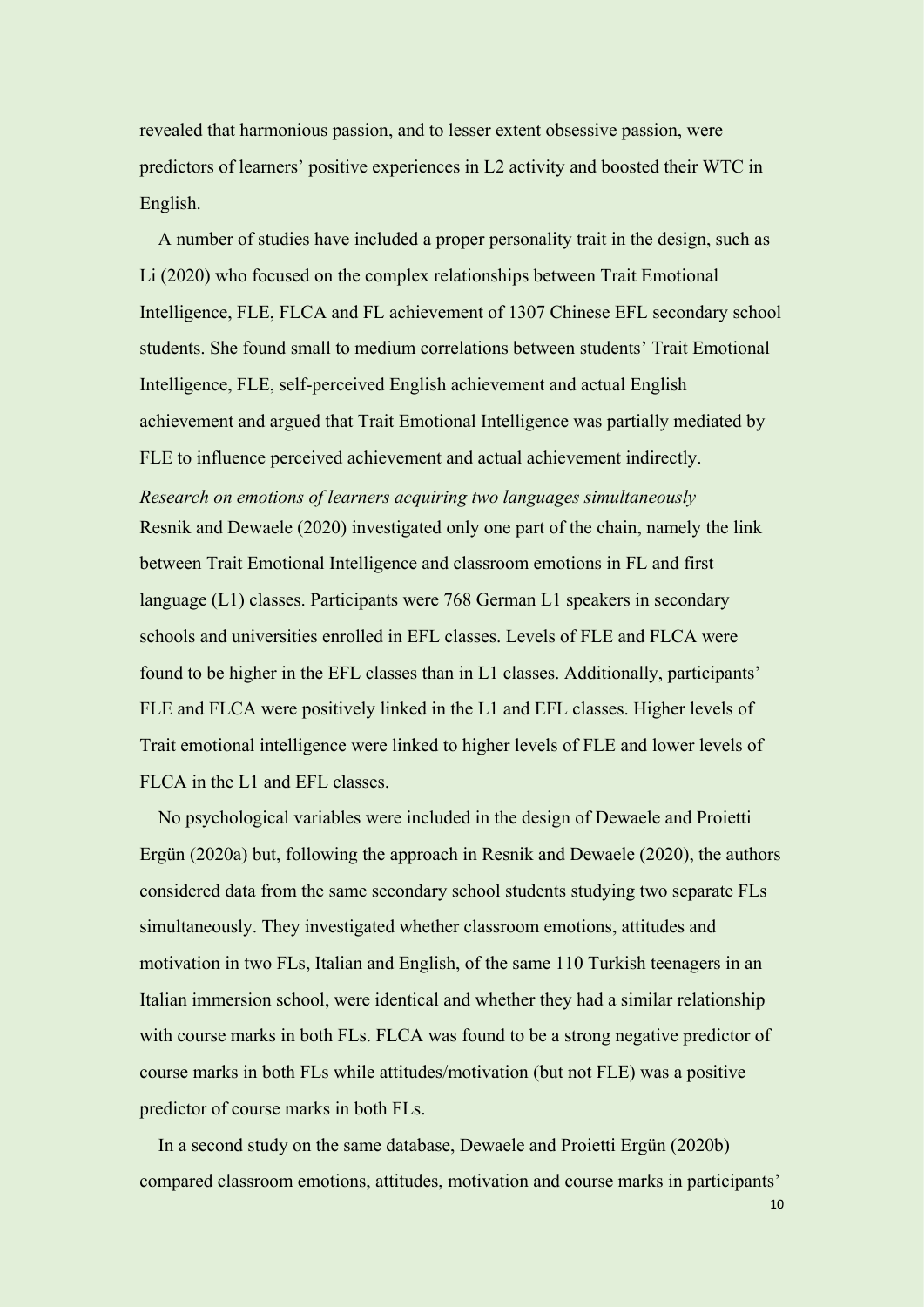Turkish L1 and Italian FL. Anxiety was the only variable that was correlated (negatively) to exam results in both languages, both confirming previous research on FLs and expanding it further into L1 performance.

#### *The issue of causality*

The argument for bi-directional causality is solid (Botes et al., 2020). Learners who enjoy their FL classes are likely to be invest extra effort in the learning process, boosting their proficiency and increasing the chance of getting good test results, which in turn lead to teacher praise, boost social standing in the group and may further strengthen their FLE. On the other hand, lack of progress and disappointing results may have the effect of a cold shower on learners and start a negative spiral of reduced effort, weak results, negative feedback from teachers, lower social standing in the group, overall disappointment with the FL learning process and even a potential drop in mental wellbeing.

#### **Context: Turkish in Kazakhstan**

Kazakhstan obtained its independence in 1991 after the fall of the USSR (Yensenov et al., 2016). It re-established political, cultural and economic ties with Turkey in order to gain more independence from Russia, its traditional ally. This led to increased interest in the Turkish language. The Turkish government and private initiatives sponsored the teaching of Turkish in secondary schools and universities in Kazakhstan where the education language is generally English, and Turkish is taught as a second FL. President Nazarbayev supported the KATEV foundation (Kazakhstan ve Türkiye Eğitim Vakfı) a publically funded school system that runs 36 Kazakh-Turkish Lyceums in Kazakhstan (Intykbekov, 2017). Their aim is to turn Kazakh students into effective global citizens (McCarthy, 2016). In secondary schools, there are 5 hours of Turkish language per week for 7th grades, 4 hours for 8th grades and there are 2 hours for both 9th and 10th graders. Secondary school leavers generally know Turkish and English at upper-intermediate level while they know Russian almost at upper-advanced level from their elementary education.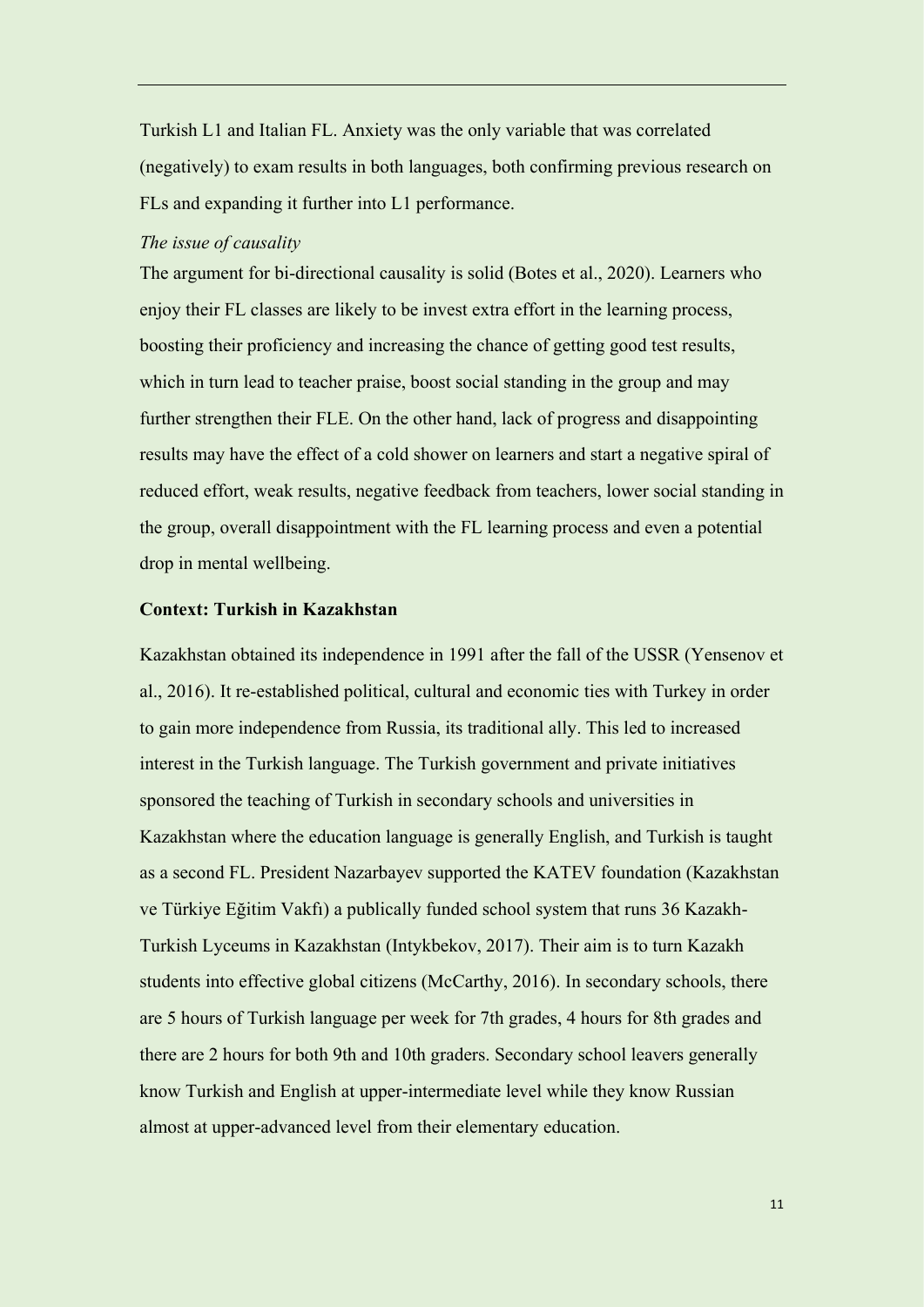Suleyman Demirel University is one of the Kazakh institutions with a strong Turkish connection. Freshmen have 3 hours and sophomores have 2 hours of Turkish language classes per week.

To sum up, the literature review shows that classroom emotions are the fuel of FL learning and that they are significant predictors of performance in the FL. It also shows that their relationships vary slightly across age groups, proficiency levels, and language. Moreover, many of the variables that predict FLE and FLCA can also have a direct effect on FL performance. The present study pursues this new avenue of research by comparing the relationships between learner-internal variables - including FLE, FLCA and attitudes - teacher-centred variables and the Turkish FL exam performance of Kazakh secondary school pupils and university learners.

The research question is thus as follows:

Do learners' sociobiographical, attitudinal and emotional variables, as well as characteristics of their teachers have a different effect on the Turkish FL exam performance of secondary school pupils and university learners?

Based on the previous literature, we hypothesise that the strength of the effects of learners' sociobiographical, attitudinal and emotional variables, as well as teachercentred variables on Turkish FL exam performance will be different among secondary school pupils and university learners. More specifically, we expect both FLCA and FLE to be stronger predictors of exam performance in Turkish among the more advanced and older university learners.

# **Method**

#### **Procedures**

Data were gathered in the academic year 2018/19 via Google forms. The sampling was purposeful as an invitation was sent to 2000 students in one university and about 600 pupils in a secondary school. The call was posted on the institutions' social media platforms explaining that it was a study on the learning of Turkish as a FL for those aged 12 and above. Participants were told that their name was necessary to link data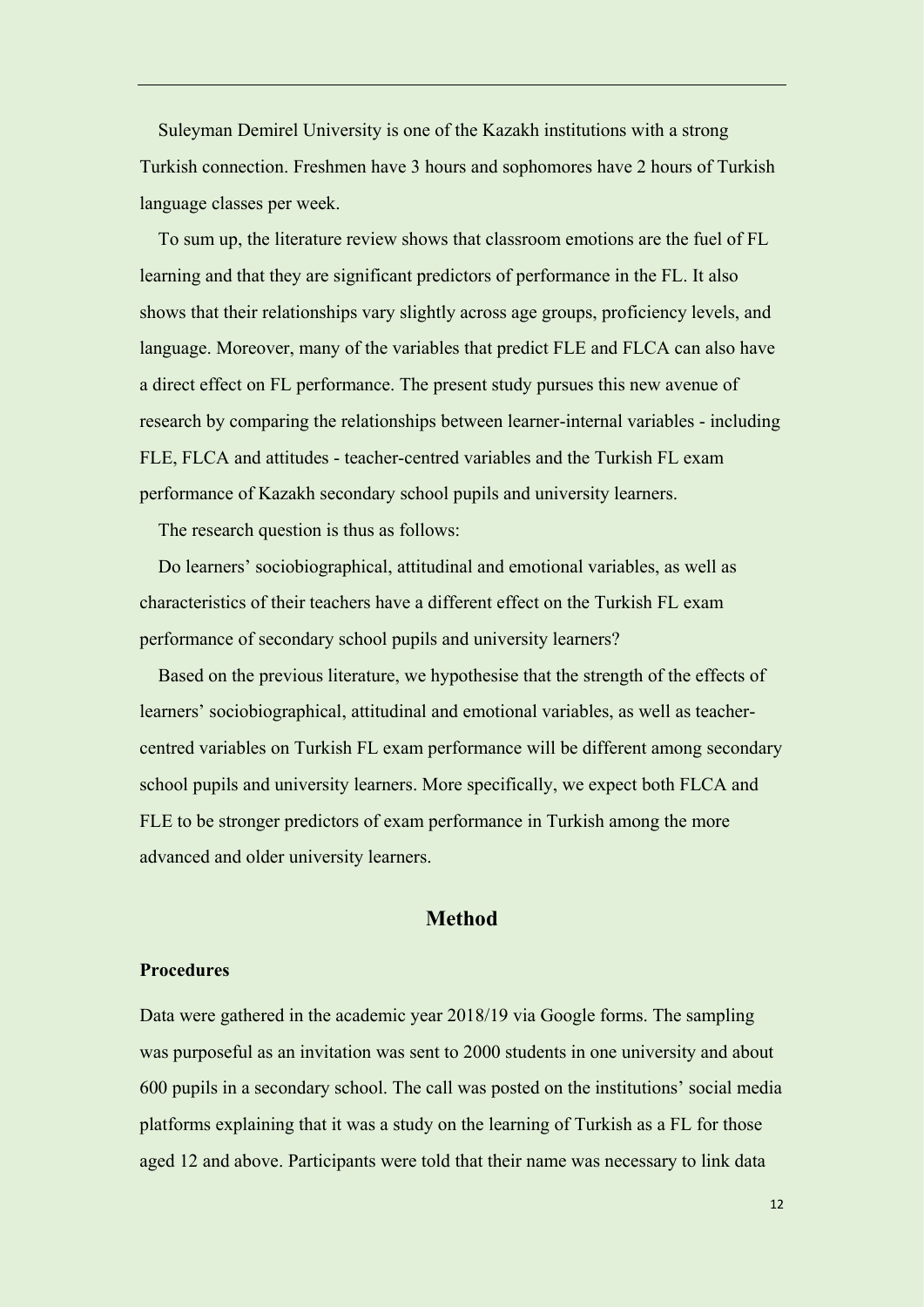collected through the questionnaires with their exam results but that their anonymity was guaranteed in any future publications. They indicated consent by ticking a box at the start of the questionnaire. Dr Cemal Özdemir at the Suleyman Demirel University obtained ethical approval for the research design and questionnaire. He also obtained separate agreement from the director of the secondary school to forward the call for participation to his pupils.

#### **Participants**

Participants were 592 secondary school pupils and undergraduate students studying Turkish as a FL (Table 1). The pupils came from a private school, located in Nur-Sultan (formerly known as Astana), that caters to a population of pupils with a relatively high SES and performs well in national league tables. Suleyman Demirel University is also private, selective and requires a tuition fee. Students come from all over Kazakhstan and have Kazakh as an L1 or as one of their L1s. They all had intermediate to advanced knowledge of English, which is one of the most popular FLs in Kazakhstan together with Russian. Other FLs are Arabic, Chinese, French, German and Turkish.

A series of Pearson Chi<sup>2</sup> analyses showed no significant difference between both groups for gender distribution nor for degree of multilingualism. However, the secondary school pupils had a higher proportion of Kazakh nationals and a lower proportion of advanced learners of Turkish (Table 1).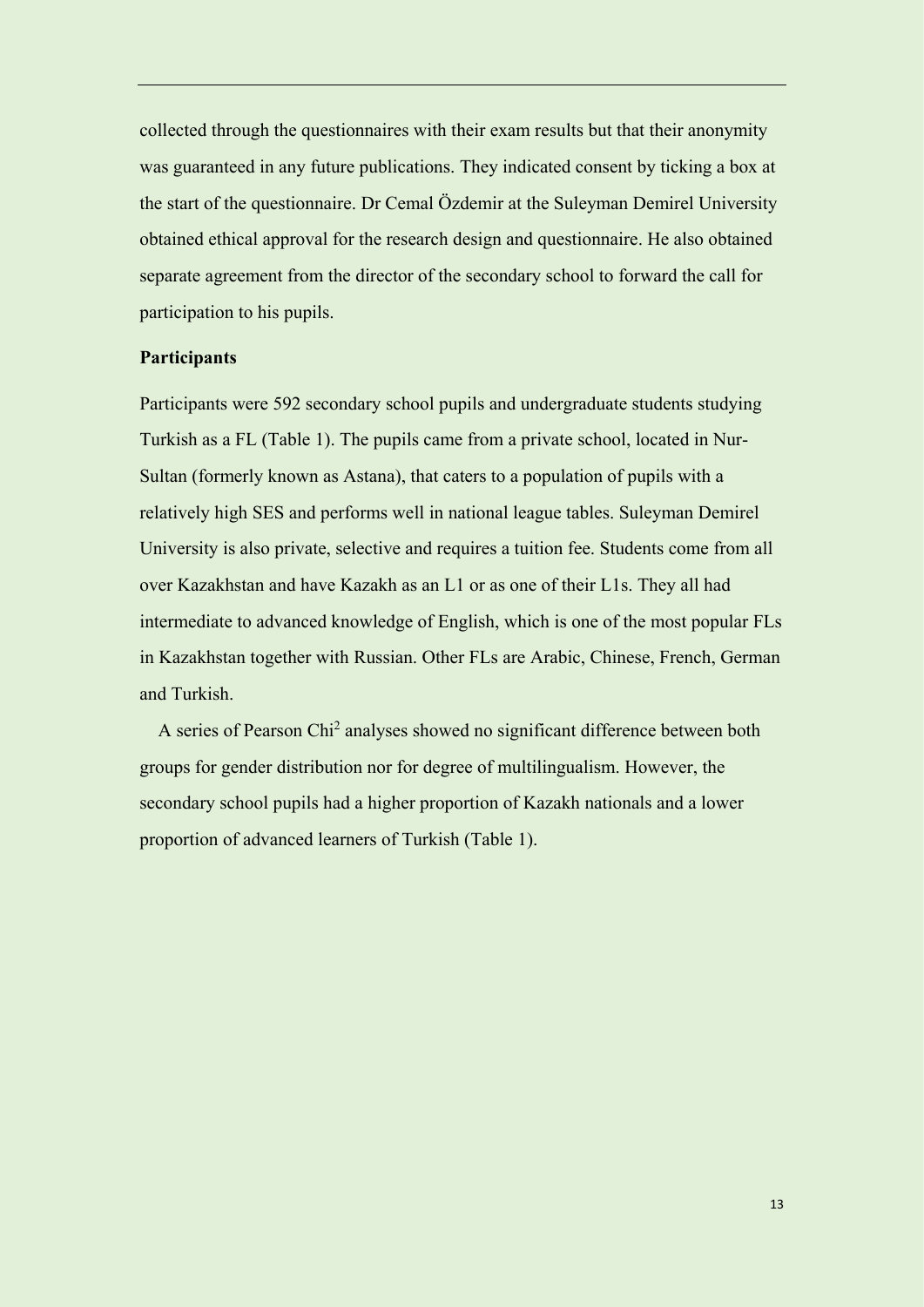# Table 1

*Sociobiographical information of secondary school pupils (n = 275) and university students (n = 317) (Pearson Chi<sup>2</sup> analyses)*

| Variable         | Category      | Secondary        | University       | Pearson          | p     |
|------------------|---------------|------------------|------------------|------------------|-------|
|                  |               | school pupils    | <b>Students</b>  | Chi <sup>2</sup> |       |
| Age              |               | $M = 14.0, SD =$ | $M = 18.1, SD =$ |                  |       |
|                  |               | 1.5              | 1.5              |                  |       |
| Gender           | Male          | 76 (27.6%)       | $109(34.4\%)$    | 3.12             | .077  |
|                  | Female        | 199 (72.4%)      | 208 (65.6%)      |                  |       |
| Nationality      | Kazakh        | 260 (94.5%)      | 265 (83.6%)      | 17.59            | .0001 |
|                  | Other         | $15(4.5\%)$      | 52 (16.4%)       |                  |       |
| Multilingualism  | Bilingual     | 34 (12.4%)       | 53 (16.7%)       | 9.09             | .16   |
|                  | Trilingual    | 38 (13.8%)       | 53 (16.7%)       |                  |       |
|                  | Quadrilingual | 159 (57.8%)      | 146 (46.1%)      |                  |       |
|                  | Pentalingual  | 28 (10.2%)       | 45 (14.2%)       |                  |       |
|                  | Sextalingual  | $14(5.1\%)$      | $19(6.0\%)$      |                  |       |
| Level in Turkish | A1            | 91 (33.1%)       | 108 (34.1%)      | 21.48            | .001  |
|                  | A2            | 76 (27.6%)       | 92 (29%)         |                  |       |
|                  | B1            | 82 (29.8%)       | 56 (17.7%)       |                  |       |
|                  | B2            | $17(6.2\%)$      | 28 (8.8%)        |                  |       |
|                  | C1            | $6(2.2\%)$       | 20 (6.3%)        |                  |       |
|                  | C2            | 3(1.1.%)         | 13 $(4.1\%)$     |                  |       |

# **Instruments**

The instrument used in Dewaele, Franco Magdalena and Saito (2019) was translated to Turkish and slightly adapted. The translation was checked by two English language teachers who have Turkish as an L1. The term "FL" in the original version was replaced with "Turkish". Participants had the option to complete the Turkish or the English version of the questionnaire. Participants' sociobiographical information was collected as reflected above. Their latest exam results for Turkish as a FL were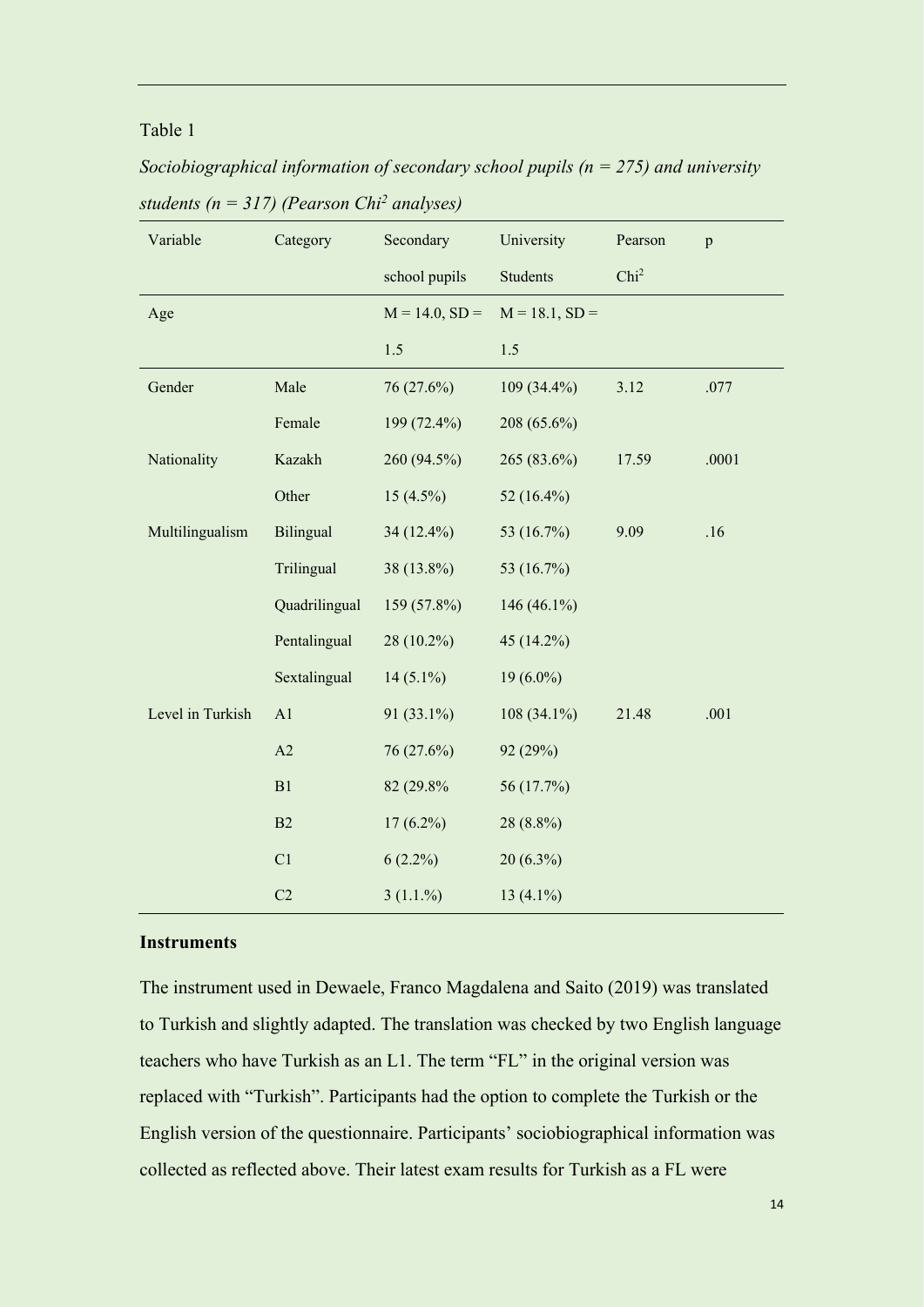obtained through the institutions' administrators. Using the descriptors of the Common European Framework, a majority of participants indicated their level in Turkish (Table 2).

Participants were then presented with a 5-point Likert scale, ranging from "very unfavourable" to "very favourable" to report their attitudes towards Turkish and their attitude towards their teacher. Further items inquired about teacher behavior and characteristics, including strictness, friendliness, frequency of use of Turkish in class, strength of a foreign accent in Turkish, teacher gender, and teacher age (Table 2).

The next section contained the 10-item *Foreign Language Enjoyment Scale* used by Dewaele et al. (2018) that were extracted from the original 21-item scale (Dewaele & MacIntyre, 2014). All items were positively phrased (see Appendix). A scale analysis revealed very high internal consistency (Cronbach alpha = .927, *n* = 10) (cf. Dörnyei; 2010, p. 95).

The same 8 items used by Dewaele and MacIntyre (2014) that were extracted from the *Foreign Language Classroom Anxiety Scale* (Horwitz et al., 1986) were used in the present study (see Appendix). They reflect physical symptoms of anxiety, nervousness and lack of confidence. Two items that contained positive statements were reverse-coded so that high scores reflect high anxiety for all items on this measure. Internal reliability was good (Cronbach alpha = .810, *n* = 8).

A comparison of the dependent and independent variables in both groups shows that the secondary school pupils had significantly higher exam scores, less favourable attitudes towards Turkish and the Turkish teacher (Table 2). They also reported lower levels of FLE than the university students. A larger proportion of teachers were female and were slightly older in the secondary schools.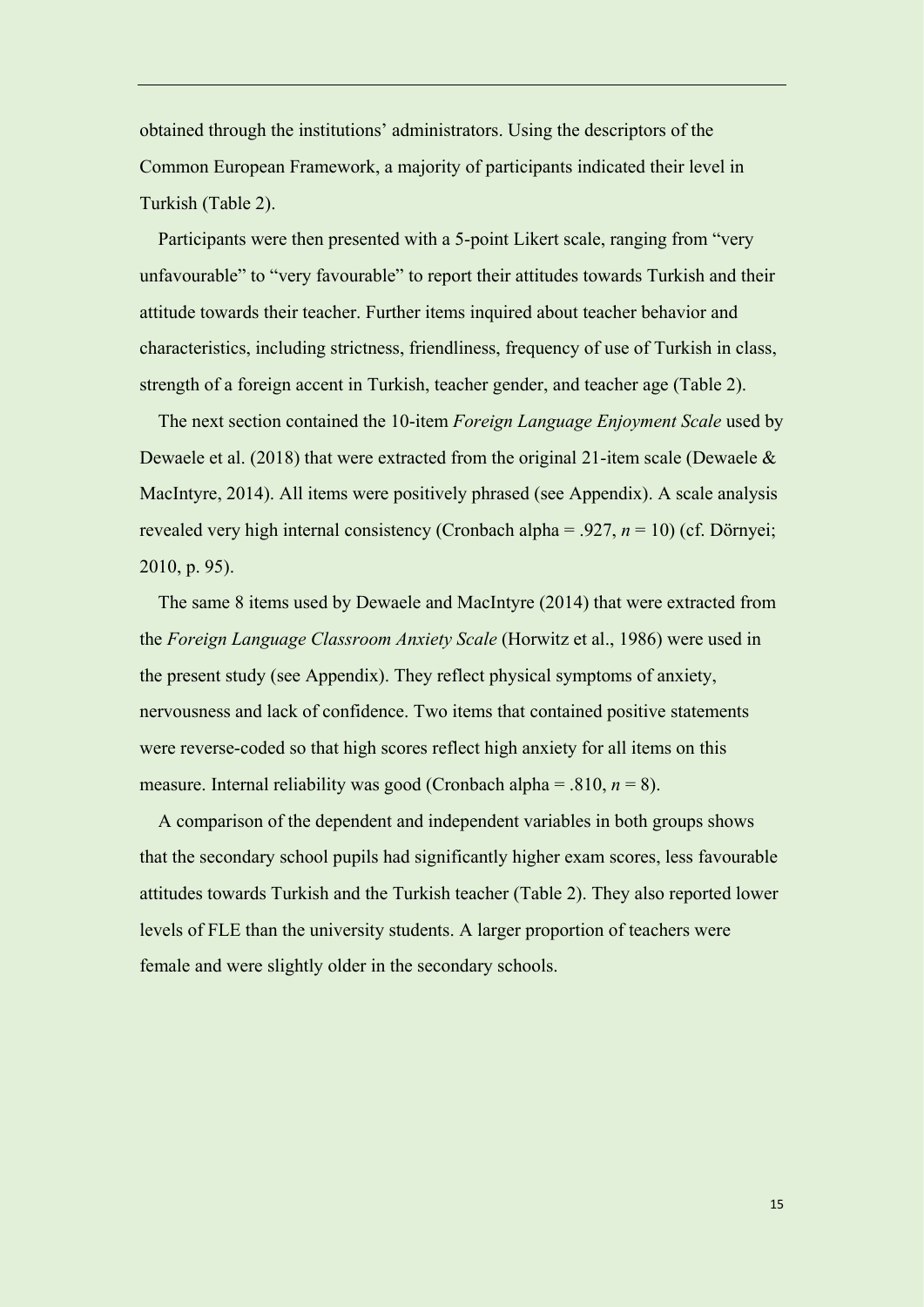# Table 2

|                           | Secondary school  | University         | $\mathfrak{t}$   | df           | $\overline{p}$   |
|---------------------------|-------------------|--------------------|------------------|--------------|------------------|
| Variable                  | pupils            | students           |                  |              |                  |
| Exam results              | 83.4              | 79.3               | 3.49             | 566.04       | .001             |
| <b>Attitudes Turkish</b>  | 3.80              | 4.03               | $-2.59$          | 589.78       | .010             |
| Attitude teacher          | 4.03              | 4.25               | $-2.43$          | 582.64       | .015             |
| Teacher strictness        | 2.45              | 2.34               | 1.11             | 590          | .26              |
| Teacher friendliness      | 4.44              | 4.52               | $-1.19$          | 590          | .23              |
| Teacher freq of use of FL | 4.48              | 4.45               | .36              | 590          | .72              |
| Teacher foreign accent    | 1.69              | 1.52               | .17              | 590          | .09              |
| <b>FLE</b>                | 3.55              | 3.79               | $-3.26$          | 580.84       | .001             |
| <b>FLCA</b>               | 2.80              | 2.70               | 1.77             | 589.73       | .076             |
|                           |                   |                    | Chi <sup>2</sup> | df           | $\boldsymbol{p}$ |
|                           | F: $108(39.3\%)$  | F: 210 (66.2%)     | 43.1             | $\mathbf{1}$ | .0001            |
| Teacher gender            | M: $167(60.7\%)$  | M: 107 (33.8%)     |                  |              |                  |
|                           | 20s: 25 (9.1%)    | 20s: 44 (14.4%)    | 12.3             | $\mathbf{1}$ | .002             |
|                           | 30s 147 (53.3%)   | 30s: 186 (61%)     |                  |              |                  |
| Teacher age               | 40+: $102(37.2%)$ | 40+: 75 $(24.6\%)$ |                  |              |                  |

*Mean scores, distributions and differences in the variables of the secondary school pupils and the university students (Independent t-tests and Pearson Chi<sup>2</sup> analyses)*

#### **Data analysis**

Data were analysed using SPSS version 26. A Q-Q plot (quantile-quantile plot) showed that exam results follow a normal distribution reasonably well except for the extreme tail for pupils and students (values below 60) (Figures 1 and 2). Pearson correlation analyses were thus used to identify significant relationships between the independent variables and FLE and FLCA. Independent variables that had a significant relation with exam results were included in multiple linear regression analyses (step method) in order to identify the strongest predictors of exam scores in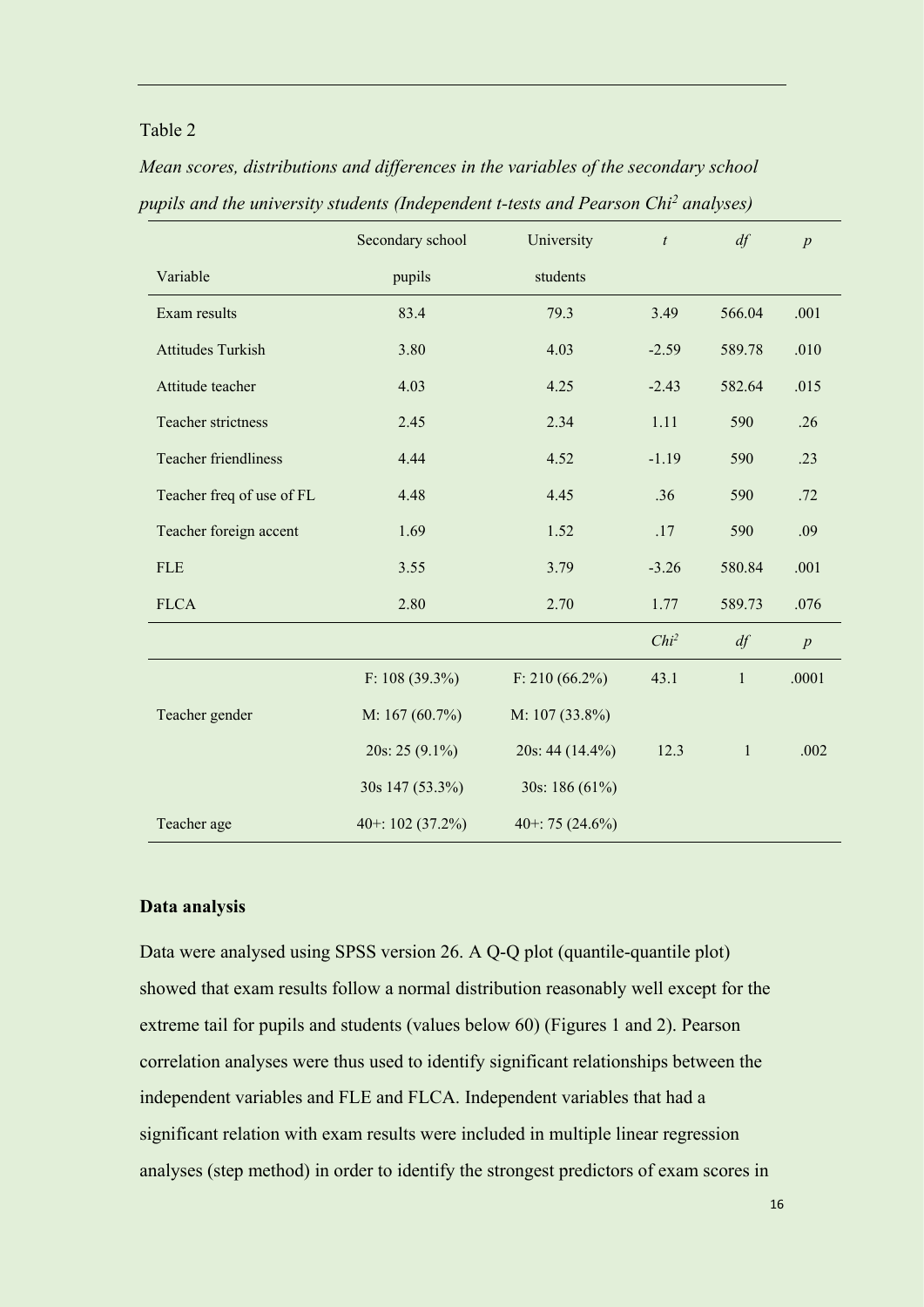the group of secondary school pupils and university students. Assumptions for conducting regression analyses were met. The Durbin-Watson values, the tolerance values and the VIF values indicated no problem for autocorrelation nor multicollinearity. The checking of the normality and residual plots indicated sufficient linearity and homoscedasticity. Green (1991) suggests that the minimum sample size for any regression should be 50, with an additional 8 observations per term. This means the minimum sample size for the four independent variables in the regression analysis of the secondary school pupils is 82, which is well below our sample size of 275. Finally, the minimum sample size for the eleven independent variables in the regression analysis of the university students is 133, which is again well below our sample size of 317.



*Figure 1.* Normal Q-Q Plot of second school pupils' exam results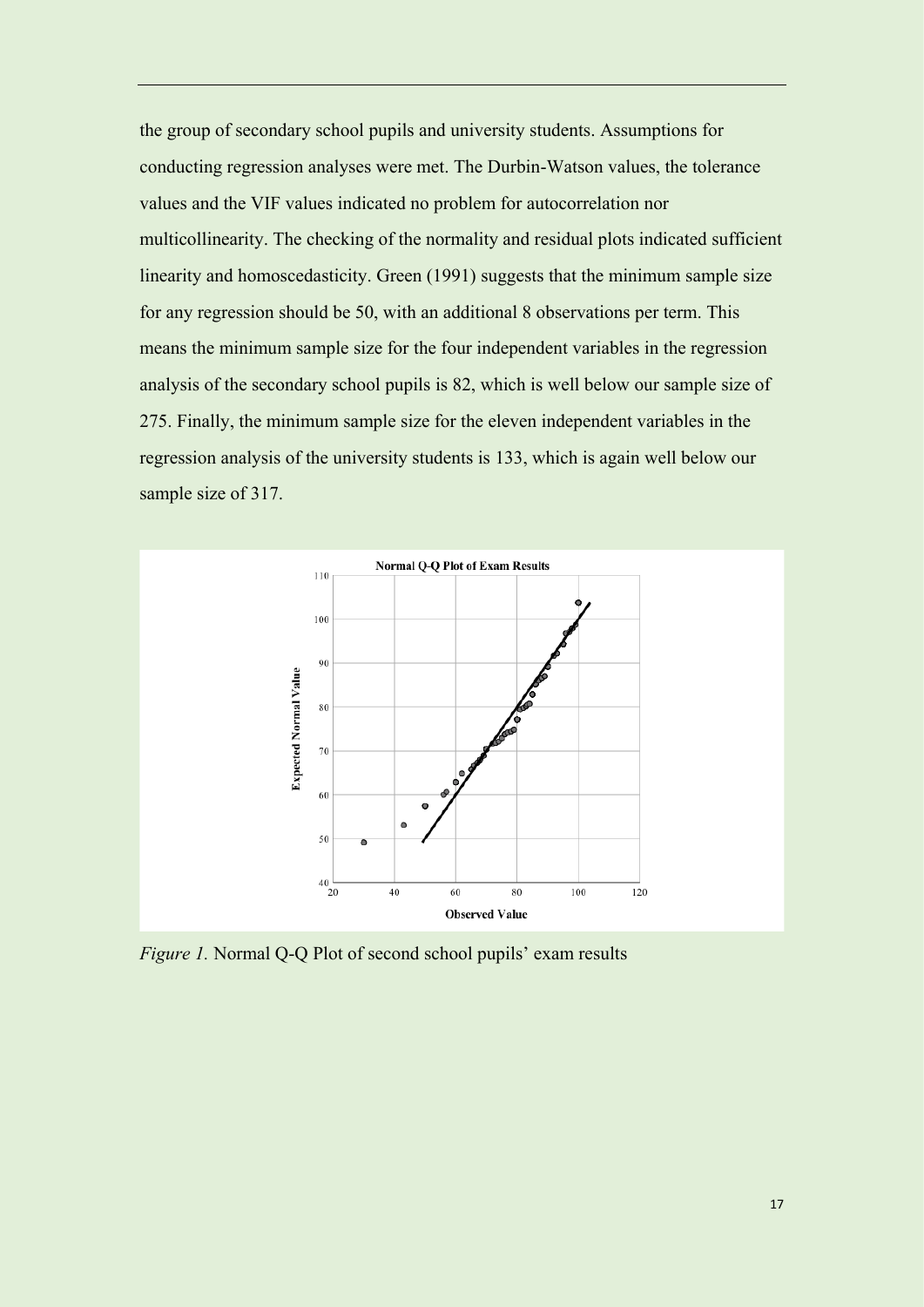

*Figure 2.* Normal Q-Q Plot for university students' exam results

# **Results**

A preliminary independent *t*-test showed that the participant's gender has no effect on exam results of secondary school pupils  $(t(259)=1.29, p=.19)$  but has a significant effect on the exam results of university students with female students obtaining significantly better results than their male peers  $(t(307) = 5.41, p < .0001)$ . The teacher's gender has a significant effect on secondary school pupils  $(t(259) = -$ 3.06,  $p < .002$ ), with higher scores for those who had male teachers but it had no effect among university students  $(t(307) = .88, p = .87)$ .

A preliminary Pearson correlation analysis revealed that only 4 out of 12 independent variables were significantly linked to secondary school pupils' exam results (Table 3). In contrast, 11 out of 12 independent variables were significantly linked to university students' exam results (Table 3).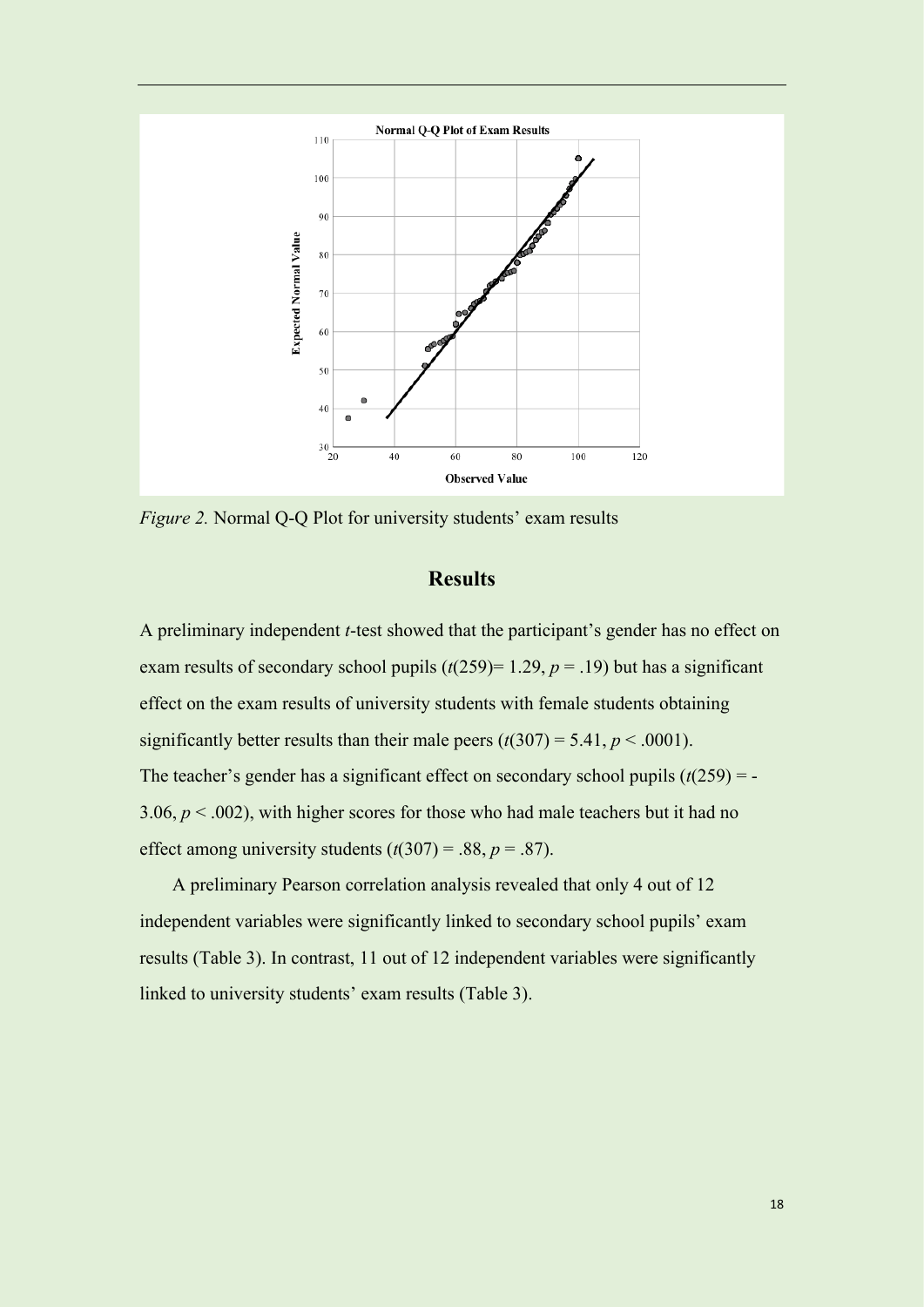# Table 3

*Pearson correlation analyses between independent variables and exam results of secondary school pupils and university students*

| Variable                          | Secondary school pupils | University students |
|-----------------------------------|-------------------------|---------------------|
| Age                               | $-153**$                | $.118*$             |
| Number of Languages               | .018                    | $.146**$            |
| Attitude FL                       | $.180**$                | .283***             |
| FL Level                          | .117                    | $.352***$           |
| <b>FLE</b>                        | .097                    | $.285***$           |
| <b>FLCA</b>                       | $-.158**$               | $-.204***$          |
| Attitude FL Teacher               | $.127*$                 | $.185**$            |
| Teacher Age                       | .105                    | $.124*$             |
| <b>Teacher Strictness</b>         | $-.076$                 | $-.038$             |
| <b>Teacher Friendliness</b>       | .059                    | $.200***$           |
| Teacher Frequency FL use          | .019                    | $.192**$            |
| Teacher foreign accent            | $-.60$                  | $-.140*$            |
| *p < .05, **p < .01, ***p < .0001 |                         |                     |

The three independent variables that correlated significantly with exam results of the secondary school pupils, and teacher gender, were included in a multiple regression analysis (enter method). A significant regression equation emerged with all four variables predicting 10% of the variance of exam results (Adjusted  $R^2 = .101$ ,  $F(4, 256) = 8.277$ ,  $p < .0001$ ). The strongest predictors of exam results were teacher gender, attitude towards the FL, participant's age, and FLCA (Table 4). The Durbin-Watson value (1.663), the tolerance values (ranging from .992 to .997) and the VIF value (ranging from 1.003 to 1.008) indicated no concern for autocorrelation nor multicollinearity while the normality and residual plots indicated linearity and homoscedasticity.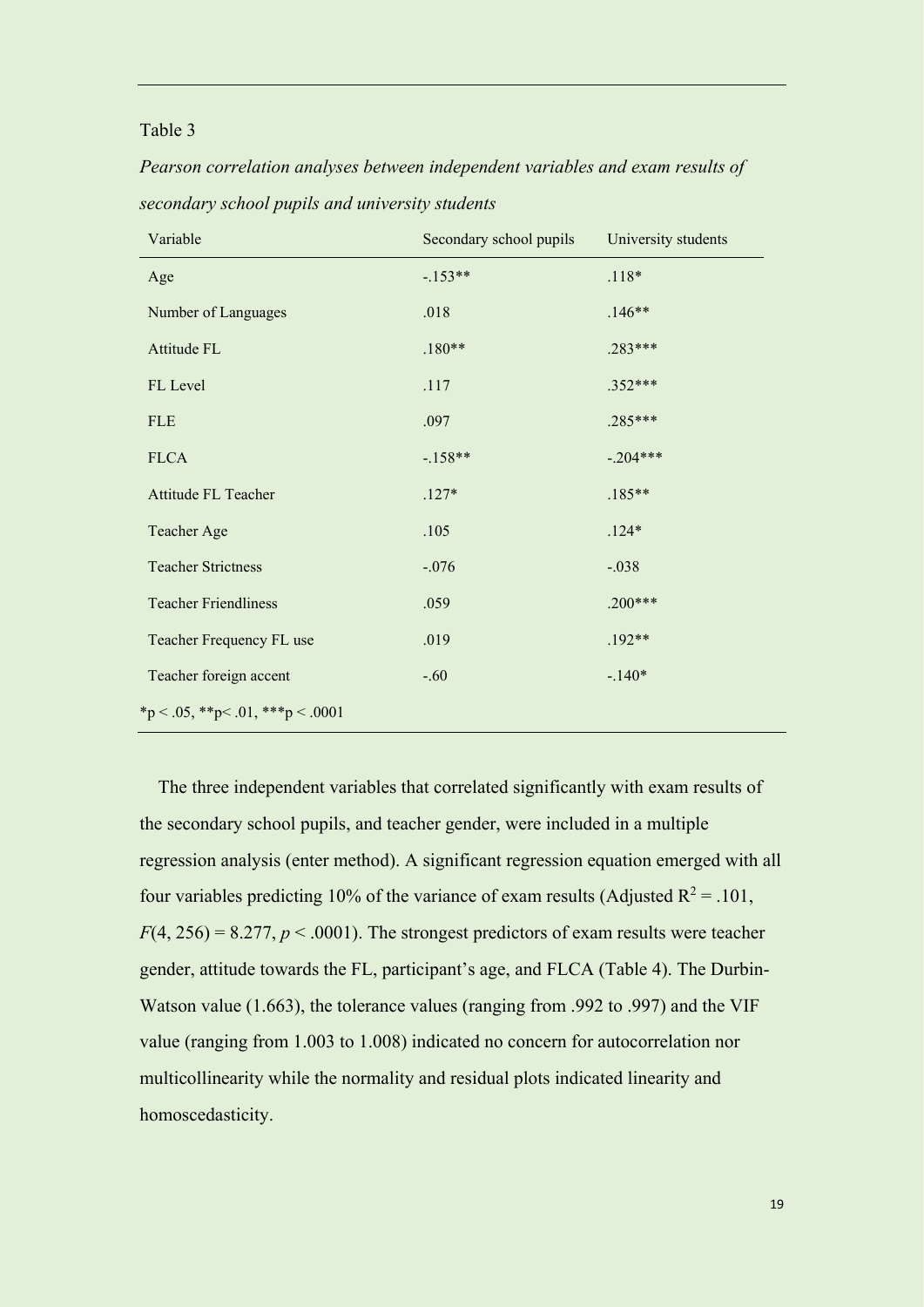# Table 4

*Standardised multiple regression coefficients of the predictors of exam scores of secondary school pupils*

| Variable       | Beta    | t        | $\overline{P}$ |
|----------------|---------|----------|----------------|
| Teacher gender | .188    | 3.176    | .002           |
| Attitude FL    | .169    | 2.859    | .005           |
| Age            | $-.158$ | $-2.684$ | .008           |
| <b>FLCA</b>    | $-.157$ | $-2.654$ | .008           |



*Figure 3*. Box graph showing the effect of teacher gender on secondary school pupils' exam results

The eleven independent variables that correlated significantly with exam results of the university students, and participant's gender, were included in a second stepwise multiple regression analysis. A significant regression equation emerged with five variables predicting 31% of the variance of exam results of university students (Adjusted  $R^2 = 30.5$ ,  $F(12, 283) = 11.802$ ,  $p < .0001$ ). The strongest predictors were FL level, participant's gender, FLCA, FLE, and teacher's age (Table 7). The Durbin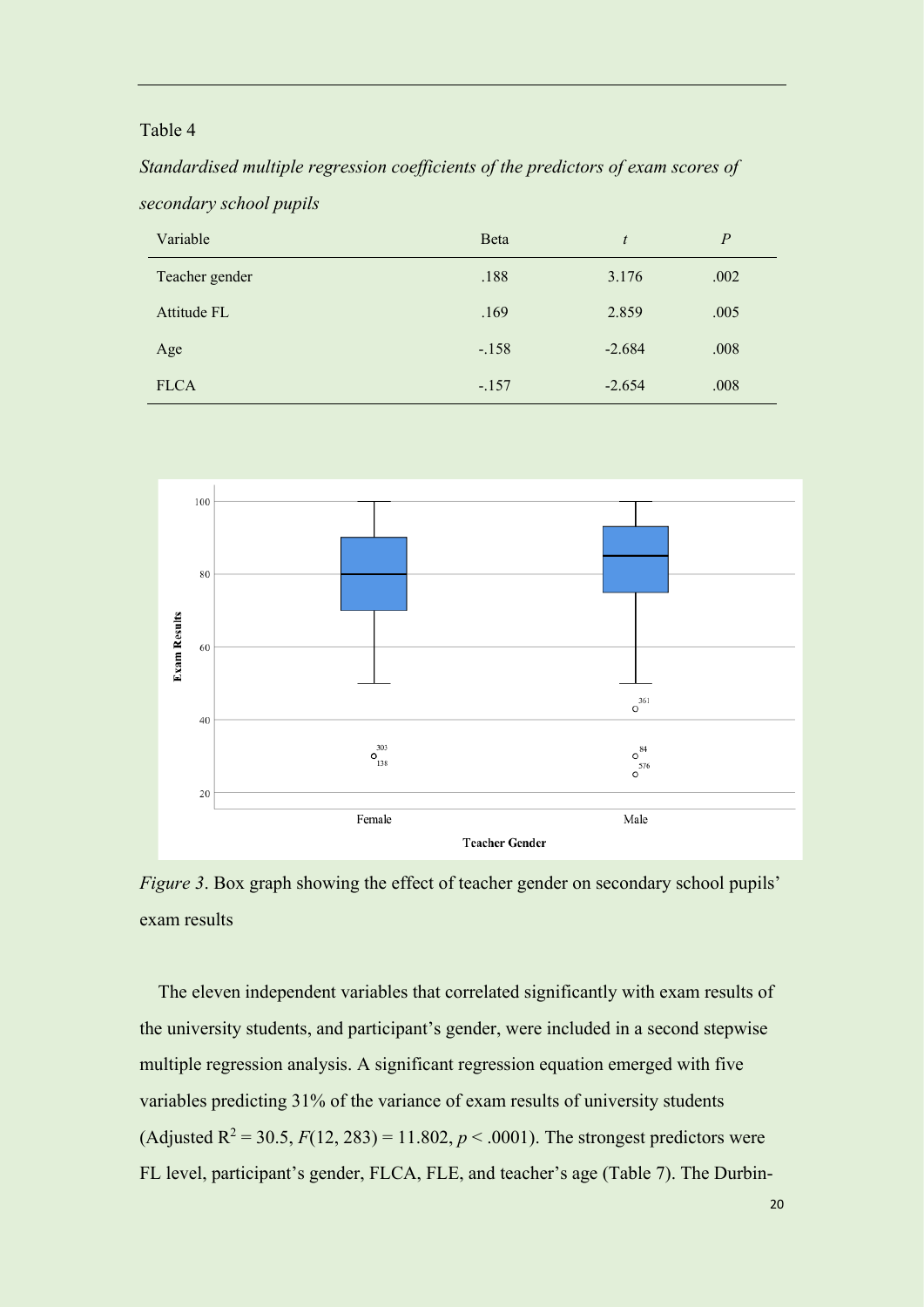Watson value (1.951), the tolerance values (ranging from .943 to .969) and the VIF values (ranging from 1.032 to 1.061) indicated no concern for autocorrelation nor multicollinearity. The normality and residual plots indicated linearity and homoscedasticity. Seven variables were excluded from the final model: age, number of languages known, attitude towards Turkish, attitudes towards the teacher, teacher's friendliness, frequency of teacher's use of Turkish in class and teacher's foreign accent.

Table 5

*Standardised multiple regression coefficients of the predictors of exam scores of university students*

| Variables   | Beta    | $\boldsymbol{t}$ | $\boldsymbol{p}$ |
|-------------|---------|------------------|------------------|
| FL Level    | .293    | 5.331            | .0001            |
| Gender      | $-.277$ | $-5.515$         | .0001            |
| <b>FLCA</b> | $-.157$ | $-3.011$         | .003             |
| <b>FLE</b>  | .138    | 2.332            | .020             |
| Teacher Age | .145    | 2.889            | .004             |



*Figure 4.* Partial regression plot of exam results and FL Level (A1, A2, B1, B2, C1, C2) (with 95% confidence intervals).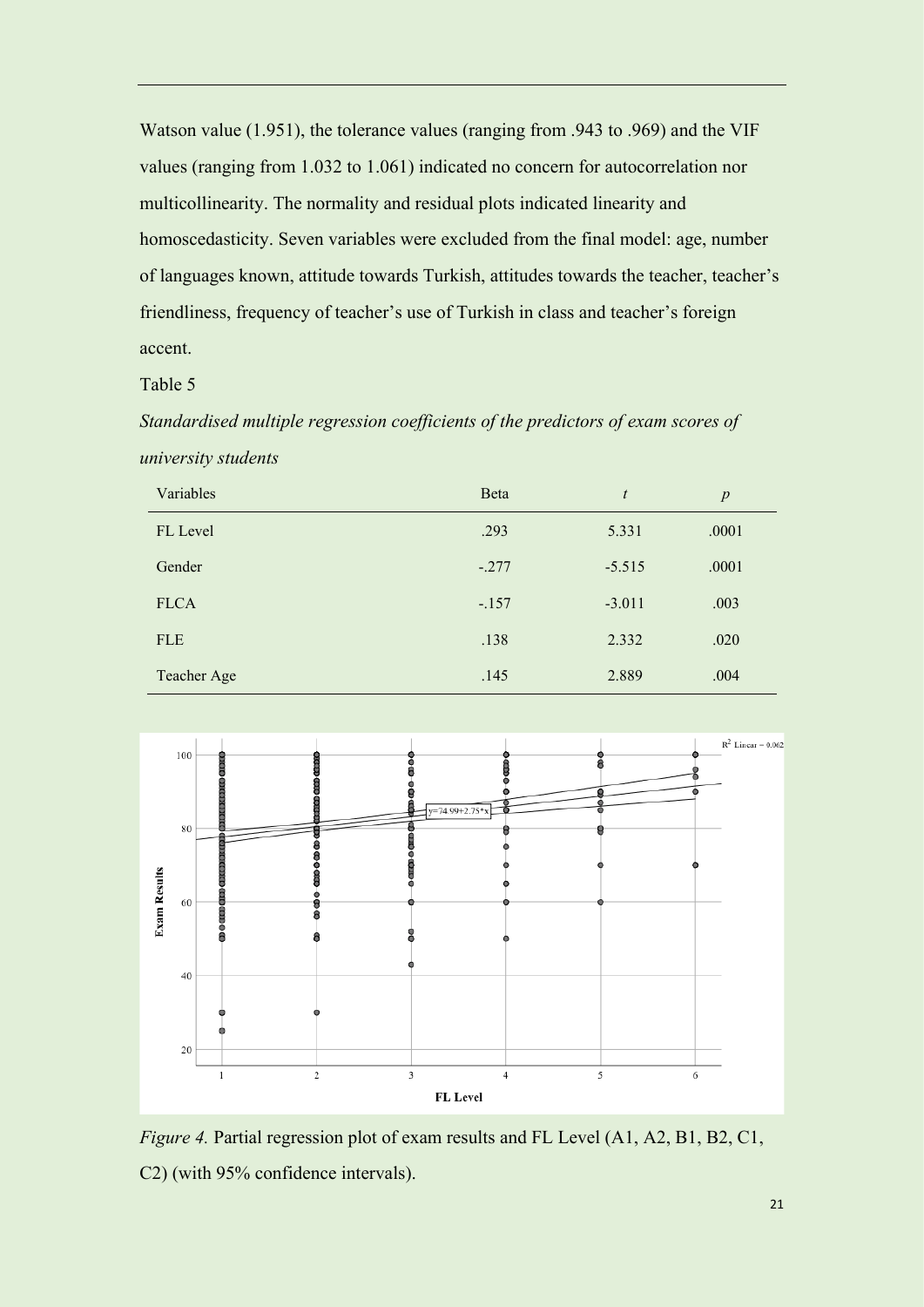# **Discussion**

Our hypothesis that there would be differences in the predictors of Turkish FL exam results of 257 Kazakh secondary school pupils and 317 university students was confirmed. The statistical analyses revealed that FLCA was the only (negative) predictor of exam results that both groups had in common. Secondary school pupils who had a male teacher, who were younger, who had a more positive attitude towards Turkish and were less anxious in class were more likely to have better exam results. The effect size,  $10\%$  of the variance, can be described as very small (Plonsky  $\&$ Ghanbar, 2018). The teacher gender effect is intriguing but hard to interpret without classroom observation: were the male secondary school teachers pushing their pupils harder to perform well than their female colleagues?

A larger number of predictors were identified for the university students, and the variance explained in exam results (31%) can be described as ranging between a small and medium effect size (Plonsky & Ghanbar, 2018). University students who had a higher level in Turkish, were female, enjoyed their classes more and did not suffer from anxiety too much, and who had older teachers, were more likely to do well in the exams. Our more specific hypothesis is also confirmed as FLCA and FLE are stronger predictors of Turkish FL exam performance among the university learners compared to the exam performance of secondary school pupils.

To establish a list of the independent variables that have a direct effect of exam scores, and an indirect one through classroom emotions, it is worth considering Dewaele, Özdemir, et al. (2019) that looked at all Kazakh learners of Turkish included in the current study. A striking pattern is that teacher behavior, namely friendliness, strictness and frequency of use of the FL, as well as attitude toward the teacher, predicted FLE. Yet, none of these variables predicted variance in exam results in the present study. Having a positive attitude toward the FL and participant's age are the only variables linked to both FLE and FL exam results in the secondary school group, yet, as FLE was not a predictor of exam results in the secondary school group, only a small direct effect exists. Dewaele, Özdemir, et al. (2019) also found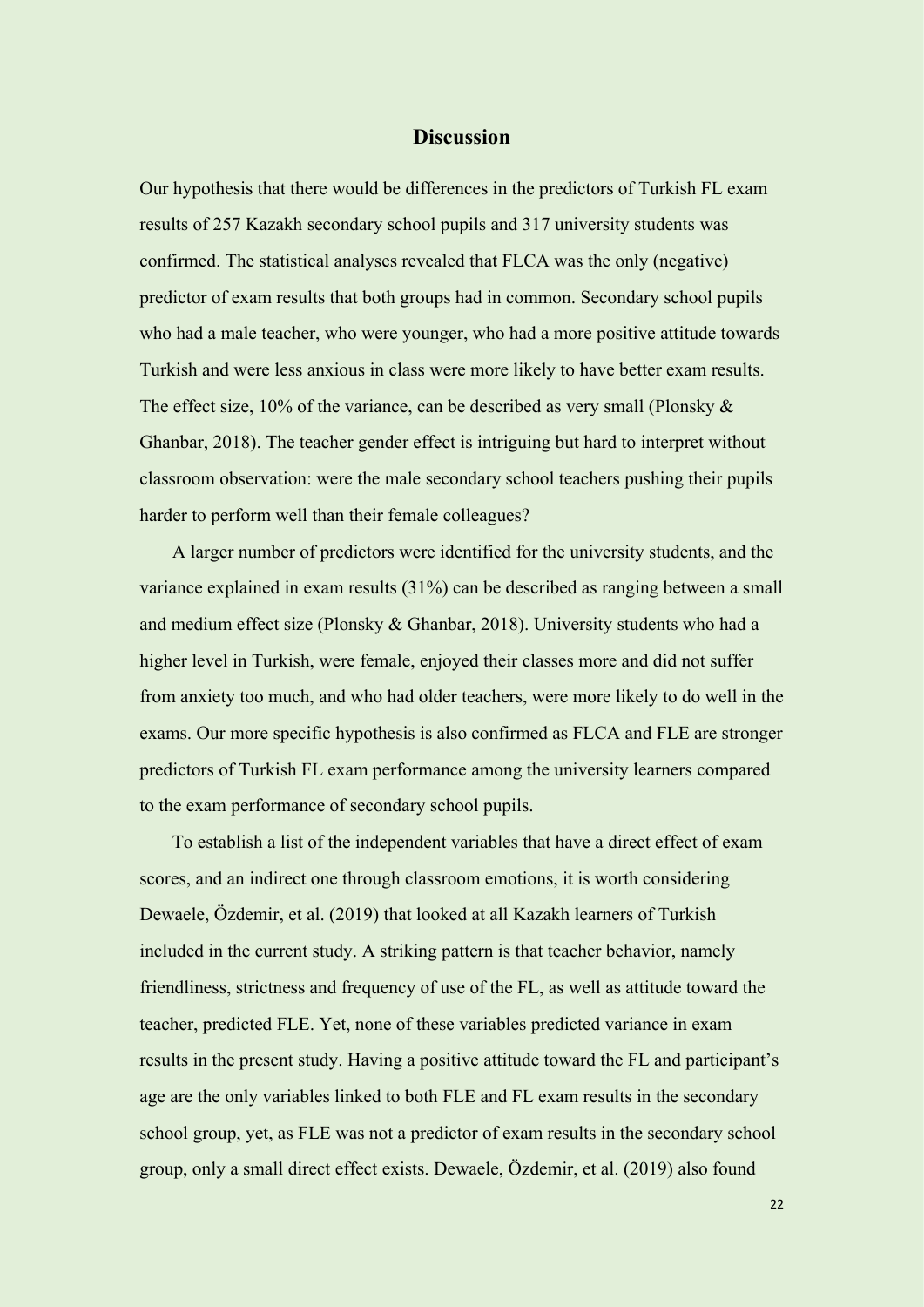that FLCA was weakly predicted by FL exam results, attitude toward the FL as well teacher friendliness and strictness. It thus seems that only attitude toward the FL had both a direct and an indirect effect (through FLCA) on exam results in the secondary school group, but no indirect effect existed for the university student group as the predictors of FLCA and exam results did not overlap.

The current findings do partly confirm the patterns reported in meta-analyses where FLCA and FLE were found to predict self-perceived FL proficiency and actual achievement (Botes, Greiff & Dewaele, 2020; Botes, Dewaele & Greiff, 2021). The finding of stronger relationships in the university group compared to the secondary school group is very similar to Li et al.'s (2020) finding that relationships between FLE, FLCA and actual English achievement were stronger in the higher achieving groups while neither emotion was significantly linked with English achievement in the low achievement group. The fact that FLCA turned out to be the only emotion in the current study linked to exam results echoes previous studies (Dewaele et al., 2018; Dewaele & Proietti Ergün, 2020a, 2020b; Teimouri et al., 2020; Wei et al., 2019). Only Dewaele and Alfawzan (2018) reported that FLE had a slightly stronger effect than FLCA on FL performance. The negative effect of FLCA could have both longerterm and shorter-term repercussions. Indeed, a high level of FLCA might contribute to a preference for silence and withdrawal in the classroom (Dewaele, 2019; Dewaele & Dewaele, 2018; King & Smith, 2017) impeding long-term progress in the FL. It could also have detrimental effects on FL exam performance.

The current study also reflected the pattern uncovered in Dewaele and Dewaele (2017) with FLCA remaining relatively stable over time but with FLE increasing among older participants. One possible explanation for this is that the university students in the current study, just like the final year pupils in Dewaele and Dewaele (2017), had made a conscious decision to pursue the study of the FL at a higher level and that they were hence more emotionally involved, motivated and engaged in the learning (cf. Dörnyei, 2020). Similar patterns had emerged in Dewaele and MacIntyre (2014) where participants with higher levels in the FL and older participants who were more advanced in their education reported more FLE and less FLCA.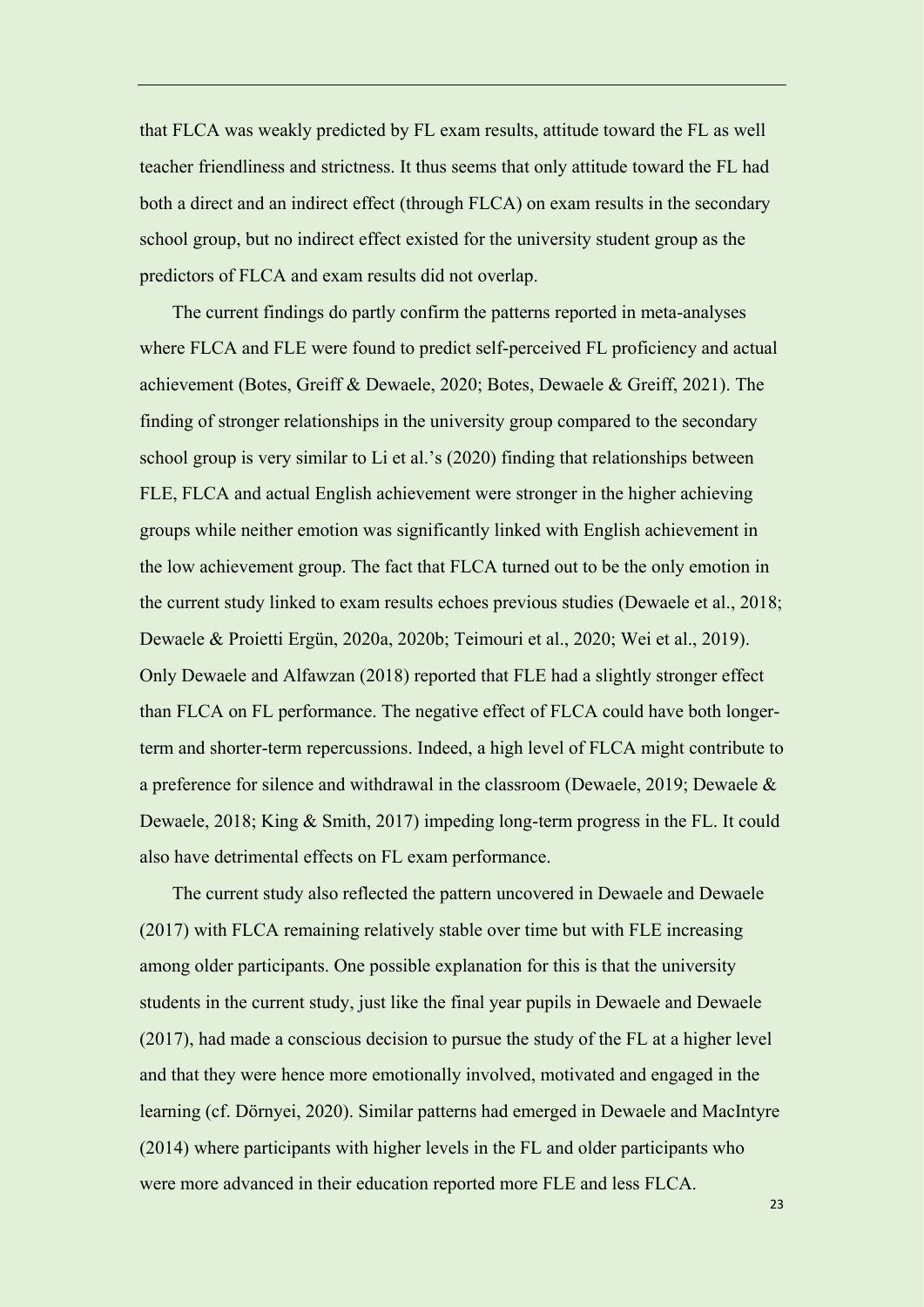One question is whether the differences in predictors of exam scores in both groups in the current study could be linked to differences in the sociobiographical characteristics of the two groups. Table 1 shows that the university students have higher levels in the FL, and the fact that they are at university is an indication that they are academically gifted. They may therefore have been more likely to have entered a cycle of positive reinforcement, where initial good results lowered their anxiety, reinforced their enjoyment and their motivation to acquire the FL and strengthened their positive attitudes towards the language and the teacher. Fewer secondary school pupils may have reached that threshold for positive reinforcement (Table 2).

The Kazakh teachers of the participants in the present study may feel a little disappointed in discovering that their classroom behavior was unconnected to their learners' exam results. Dewaele, Özdemir, et al. (2019) found that the teachers did shape students' classroom emotions, and may thus have contributed to their mental well-being, which is increasingly recognized as an important goal in FL teaching (Oxford, 2016). It also likely that teachers' behavior affected learners' goal-directed motivated behavior and action tendencies, which were not part of the present research design, and which has the potential to boost acquisition and performance in the FL (Dewaele & Proietti Ergün, 2020a, 2020b; Dörnyei, 2009, 2020; Gardner, 1985). Finally, the absence of a teacher gender effect on exam performance echoes the finding in Dewaele, Franco Magdalena et al. (2019) that teacher gender had no effect among adult learners. Only a comparison of male and female teacher behaviour in these Kazakh secondary and university classrooms could help unearth a possible cause for this difference. Interpreting the learner gender effect is equally difficult. As Denies (2015) pointed out, in the FL learning context gender is a social rather a biological concept. When female students outperform their male peers, it is often linked to the differential appeal of the students' FL course and by the instrumental, integrative and intrinsic value that students attribute to the FL. Moreover, gender differences can flip in different age groups (Denies, 2015). We can thus speculate that changes in the social contexts of secondary school and university cause a shift in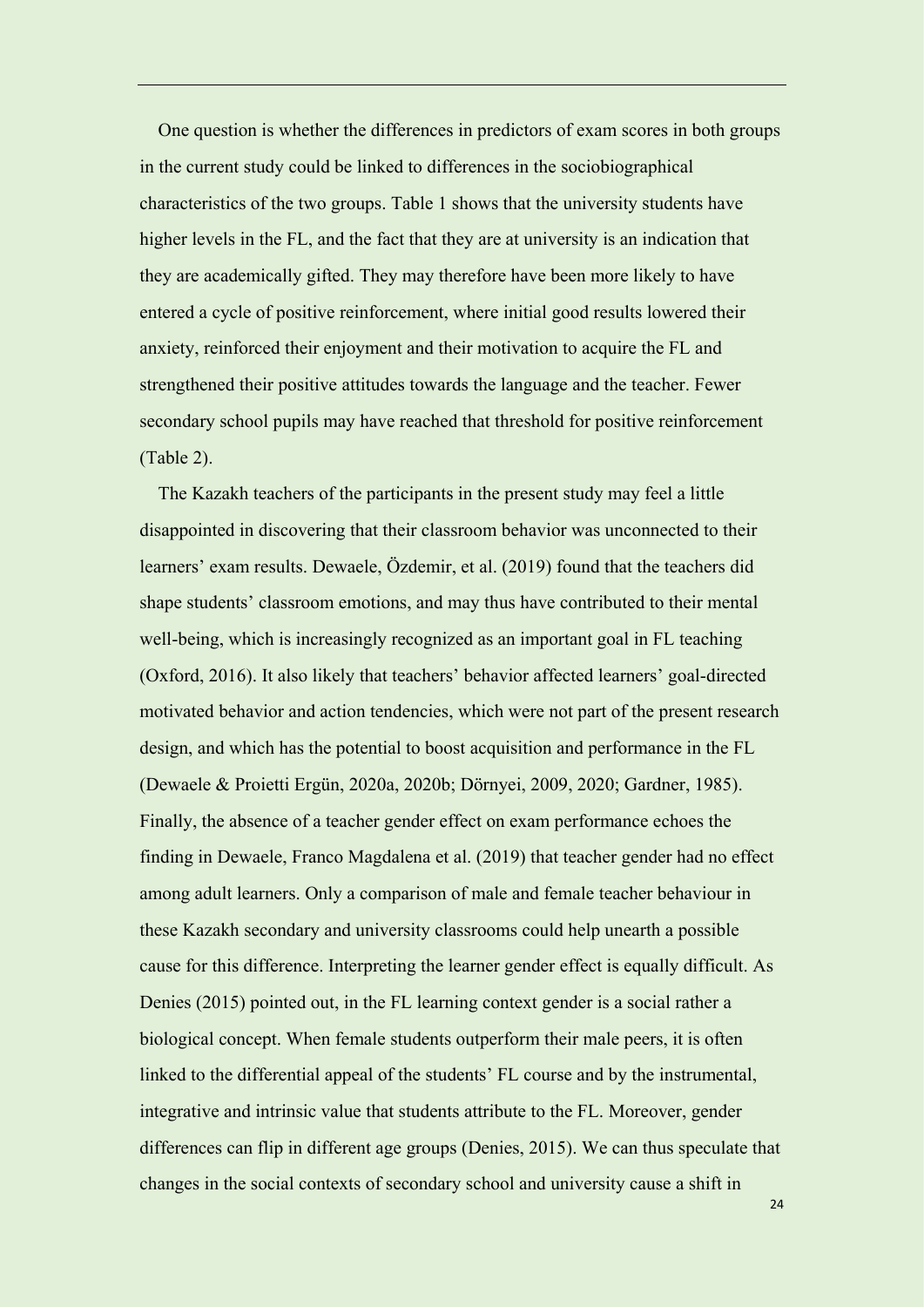appeal which make the teacher gender less salient and that of the learners more salient.

#### **Limitations**

As both the secondary school pupils and university students came from private and elite institutions, they were likely to come from a high SES background and are therefore not representative of all Kazakh FL learners. Moreover, as participants within these institutions were self-selected, it is likely that a larger proportion of good and happy FL learners chose to fill out the questionnaire, and the resulting sample does hence not represent the general FL learning population (Dewaele, 2018). The dominance of female participants in this type of research is also typical (Dewaele & MacIntyre, 2014) and it requires extra caution in interpreting the findings. There are also strong advantages to participant self-selection, namely better quality of the data because participants care about the topic enough to spend 20 minutes filling out the questionnaire (Dewaele, 2018). A further limitation is inherent to the use of a purely quantitative design. Without the voices of learners, it is impossible to shed light on the causes of the statistical patterns. Finally, we acknowledge that this study is an exploratory investigation and we hope it could be a first step towards more targeted research in this context.

#### **Pedagogical implications**

The pedagogical implications are indirect. Although FLE did not predict exam performance among secondary school pupils and although their levels of FLE were slightly lower than those of university students, secondary school teachers should lay the foundation for future blossoming. By focusing on the creation of a positive emotional atmosphere in class (Dewaele, 2020; Dewaele & Li, 2021), teachers can create a circle of positive reinforcement where more FLE and reduced FLCA will contribute to increased motivation and Willingness to Communicate, lower boredom, resulting in higher proficiency and quicker progress to the next level, which may ultimately lead to be better exam performance.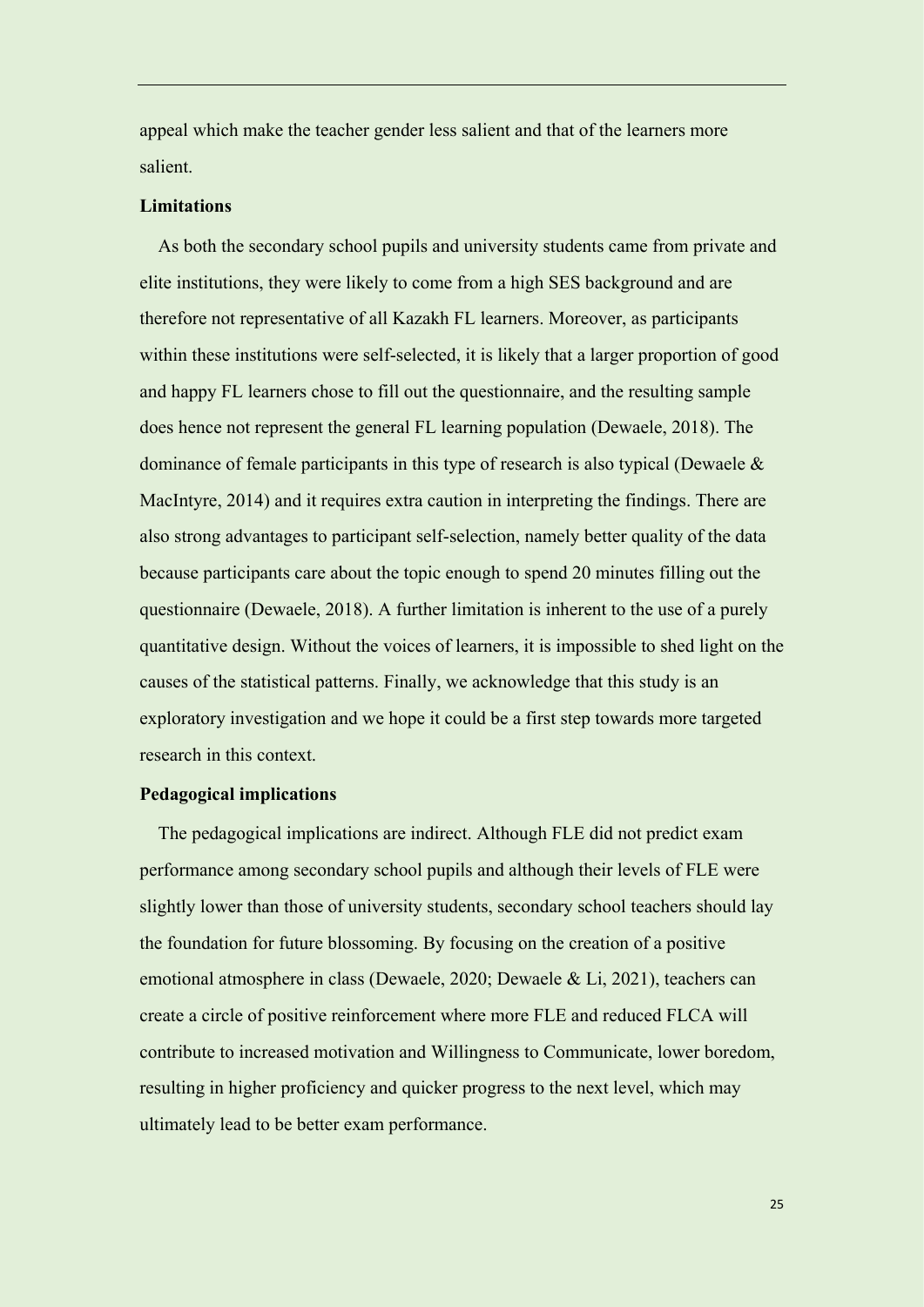# **Conclusion**

Sociobiographical, attitudinal, emotional and teacher-centred variables were found to have a different effect on the Turkish FL exam performance of Kazakh university students compared to that of secondary school pupils. Although FLCA was found to have a negative effect on exam results in both groups, FLE only had a positive effect in the group of university students. The strongest predictors were sociobiographical variables in both groups while teacher-centred variables turned out to have very little effect on exam performance. This does not mean that secondary school teacher behavior is irrelevant. On the contrary, good teachers create a propitious climate for learners to progress linguistically and to flourish emotionally, the results of which may only become apparent later when learners have to decide whether to pursue the study of the FL in tertiary education. The findings suggest that the Kazakh learners of Turkish who did decide to continue studying the language at university were emotionally involved, engaged, motivated and had acquired the skills and knowledge to excel in their FL exams.

To conclude, the current study shows the epistemological challenges in doing quantitative research. Calculating means for emotions or exam performance can create a false impression of homogeneity in the data and tempt researchers into essentializing them (Dewaele & Pavelescu, 2021). Yet, these means are nothing more than the tip of different icebergs that remain largely out of view. While superficially the differences in means for exam results between secondary school pupils and university students were not that remarkable in the present study, they turned out to be underpinned by different sets of complex interactions between multiple learnerinternal and learner-external variables.

# **Acknowledgment**

I would like to thank Cemal Özdemir, Durmuş Karci, Sinem Uysal, Elif Derya Özdemir and Nuri Balta for collecting the data.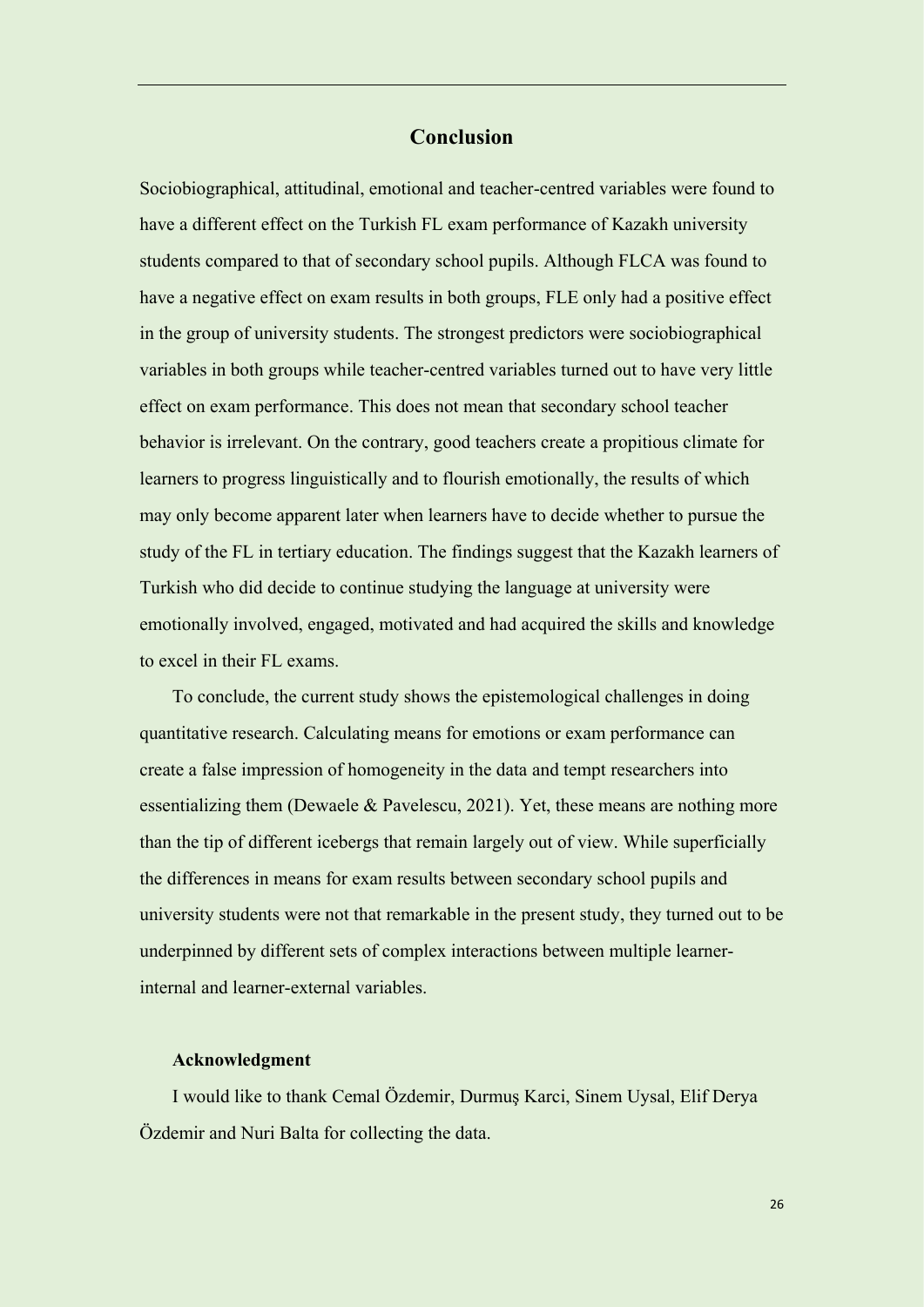# **References**

- Botes, E., Dewaele, J.-M., & Greiff, S. (2020). The power to improve: Effects of multilingualism and perceived proficiency on enjoyment and anxiety in foreign language learning. *European Journal of Applied Linguistics*, *8*(2), 1–28. https://doi.org/10.1515/eujal-2020-0003
- Botes, E., Dewaele, J.-M., & Greiff, S. (2021). Taking stock: An overview of the literature and a preliminary meta-analysis of Foreign Language Enjoyment and other individual difference variables. Unpublished paper available as pre-print DOI: 10.31234/osf.io/guaj5 Link: https://psyarxiv.com/guaj5
- Botes, E., Greiff, S., & Dewaele, J.-M. (2020). The Foreign Language Classroom Anxiety Scale and academic achievement: An overview of the prevailing literature and a meta-analysis. *The Journal for the Psychology of Language Learning, 2*, 26– 56.
- Chen, X., Vallerand, R.J., & Padilla, A.M. (2021). On the role of passion in second language learning and flourishing. *Journal of Happiness Studies* [https://doi.org/10.1007/s10902-020-00339-0.](https://doi.org/10.1007/s10902-020-00339-0)
- Denies, K. (2015). Individual Differences in Second Language Learning. Unpublished PhD dissertation. Katholieke Universiteit Leuven.
- Dewaele, J.-M. (2005). Investigating the psychological and the emotional dimensions in instructed language learning: Obstacles and possibilities. *The Modern Language Journal*, *89*(3), 367-380.
- Dewaele, J.-M. (2018). Online questionnaires. In A. Phakiti, P. De Costa, L. Plonsky & S. Starfield (Eds.), *The Palgrave Handbook of Applied Linguistics Research Methodology* (pp. 269-286)*.* Basingstoke: Palgrave Macmillan.
- Dewaele, J.-M. (2019). The effect of classroom emotions, attitudes toward English, and teacher behaviour on Willingness to Communicate among English foreign language learners. *Journal of Language and Social Psychology*, *38*(4), 523–535. https://doi.org/10.1177/0261927X19864996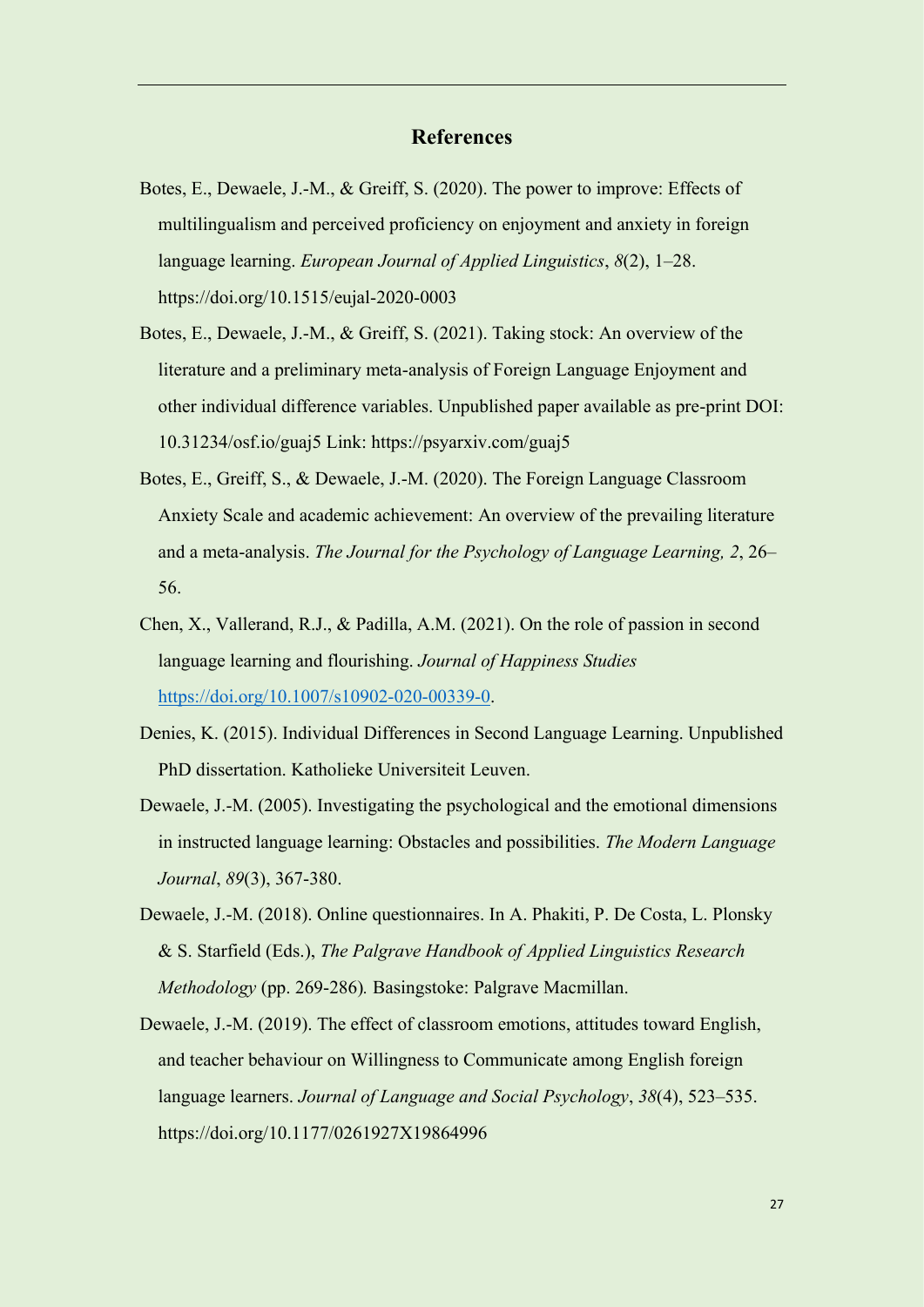- Dewaele, J.-M. (2020). If classroom emotions were music, teachers would be conductors and learners would be members of the orchestra. In O. Mentz & K. Papaja (Eds.), *Focus on Language. Challenging language learning and language teaching in peace and global education (*pp. 8-10). Zürich: Lit Verlag.
- Dewaele, J.-M., & Alfawzan, M. (2018). Does the effect of enjoyment outweigh that of anxiety in foreign language performance? *Second Language Learning and Teaching, 8*(1), 21-45. https://doi.org/10.14746/ssllt.2018.8.1.2
- Dewaele, J.-M., Chen, X., Padilla, A.M., & Lake, J. (2019). The flowering of positive psychology in foreign language teaching and acquisition research. *Frontiers in Psychology. Language Sciences*, *10*, 2128. https://doi.org/10.3389/fpsyg.2019.02128.
- Dewaele, J.-M., & Dewaele, L. (2017). The dynamic interactions in foreign language classroom anxiety and foreign language enjoyment of pupils aged 12 to 18. A pseudo-longitudinal investigation. *Journal of the European Second Language Association, 1*, 12-22. https://doi.org/10.22599/jesla.6
- Dewaele, J.-M., & Dewaele, L. (2018). Learner-internal and learner-external predictors of Willingness to Communicate in the FL Classroom. *Journal of the European Second Language Association, 2*, 24-37. https://doi.org/10.22599/jesla.37
- Dewaele, J.-M., & Dewaele, L. (2020). Are foreign language learners' enjoyment and anxiety specific to the teacher? An investigation into the dynamics of learners' classroom emotions. *Studies in Second Language Learning and Teaching*, *10*(1), 45-65. http://dx.doi.org/10.14746/ssllt.2020.10.1.3
- Dewaele, J.-M., Franco Magdalena, A., & Saito, K. (2019). The effect of perception of teacher characteristics on Spanish EFL Learners' Anxiety and Enjoyment. *The Modern Language Journal 103*(2)*,* 412-427*.* <https://doi.org/10.1111/modl.12555>
- Dewaele, J.-M., & Li, C. (2020) Emotions in Second Language Acquisition: A critical review and research agenda. *Foreign Language World* [Chinese 外语界], *196*(1), 34-49.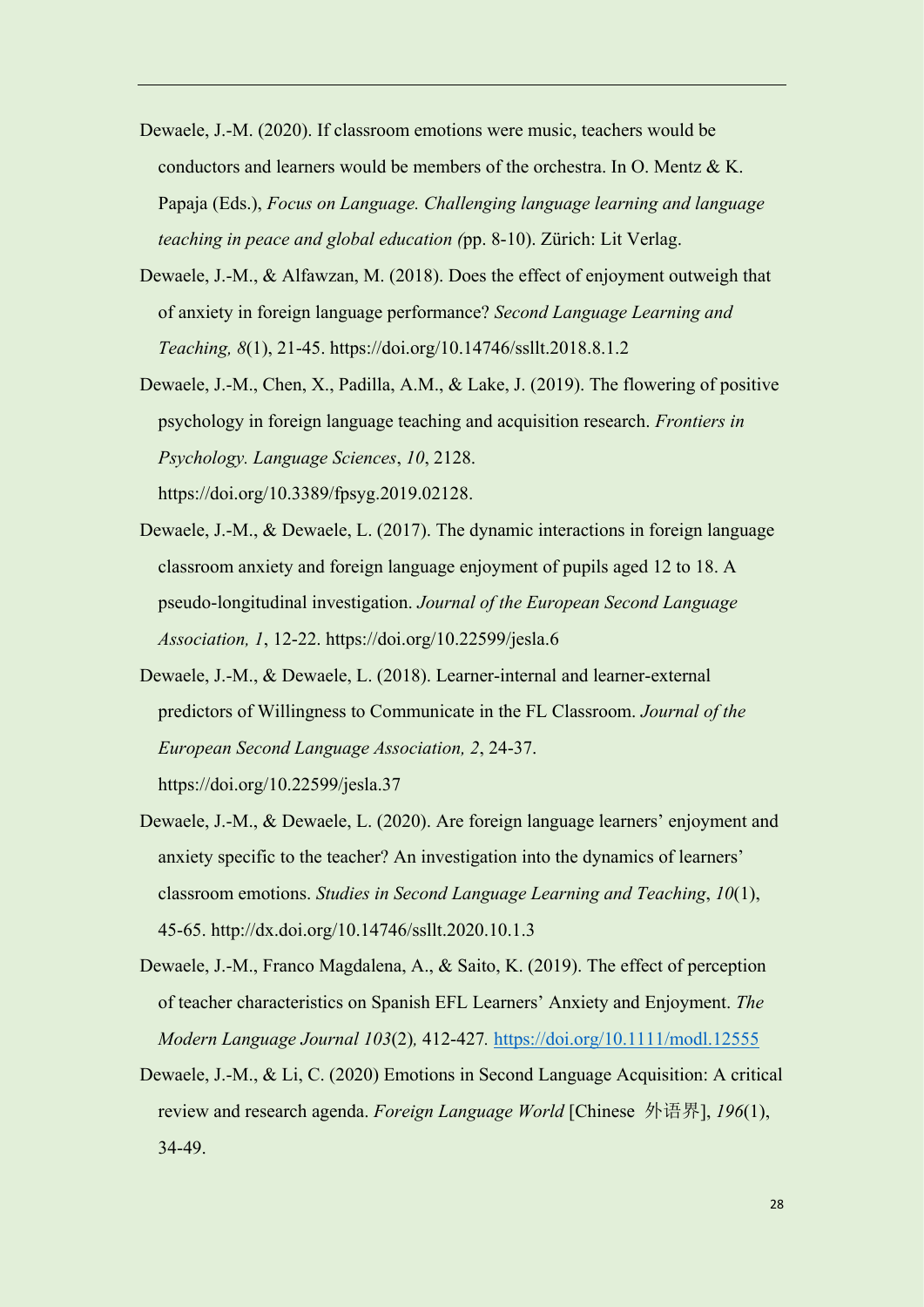- Dewaele, J.-M. & Li, C. (2021). Teacher enthusiasm and students' social-behavioral learning engagement: The mediating role of student enjoyment and boredom in Chinese EFL Classes. *Language Teaching Research.* https://doi.org/10.1177/13621688211014538
- Dewaele, J.-M., Özdemir, C. Karci, D., Uysal, S., Özdemir, E.D., & Balta, N. (2019). How distinctive is the Foreign Language Enjoyment and Foreign Language Classroom Anxiety of Kazakh learners of Turkish? *Applied Linguistics Review*. https://doi.org/10.1515/applirev-2019-0021
- Dewaele, J.-M., & MacIntyre, P.D. (2014). The two faces of Janus? Anxiety and enjoyment in the foreign language classroom. *Studies in Second Language Learning and Teaching, 4*, 237–274. https://doi.org/10.14746/ssllt.2014.4.2.5
- Dewaele, J.-M., & MacIntyre, P.D. (2019). The predictive power of multicultural personality traits, learner and teacher variables on foreign language enjoyment and anxiety. In M. Sato & S. Loewen (Eds.), *Evidence-based second language pedagogy: A collection of Instructed Second Language Acquisition studies* (pp. 263-286)*.* London: Routledge.
- Dewaele, J.-M., & Pavelescu, L. (2021). The relationship between incommensurable emotions and Willingness to Communicate in English as a Foreign Language: A multiple case study. *Innovation in Language Learning and Teaching, 15*(1), 66-80. https://doi.org/10.1080/17501229.2019.1675667
- Dewaele, J.-M., & Proietti Ergün, A. L. (2020a). How different are the relations between enjoyment, anxiety, attitudes/motivation and course marks in pupils' Italian and English as Foreign languages? *Journal of the European Second Language Association*, *4*, 45–57. https://doi.org/10.22599/jesla.65

Dewaele, J.-M., & Proietti Ergün, A. L. (2020b). Appagamento, atteggiamente/motivazione e ansia nello studio della lingua madre e della lingua straniera in una scuola italiana all'estero. *Rassegna Italiana di Linguistica Applicata, 51*(2-3), 203-220.

Dewaele, J.-M., Witney, J., Saito, K., & Dewaele, L. (2018). Foreign language enjoyment and anxiety in the FL classroom: The effect of teacher and learner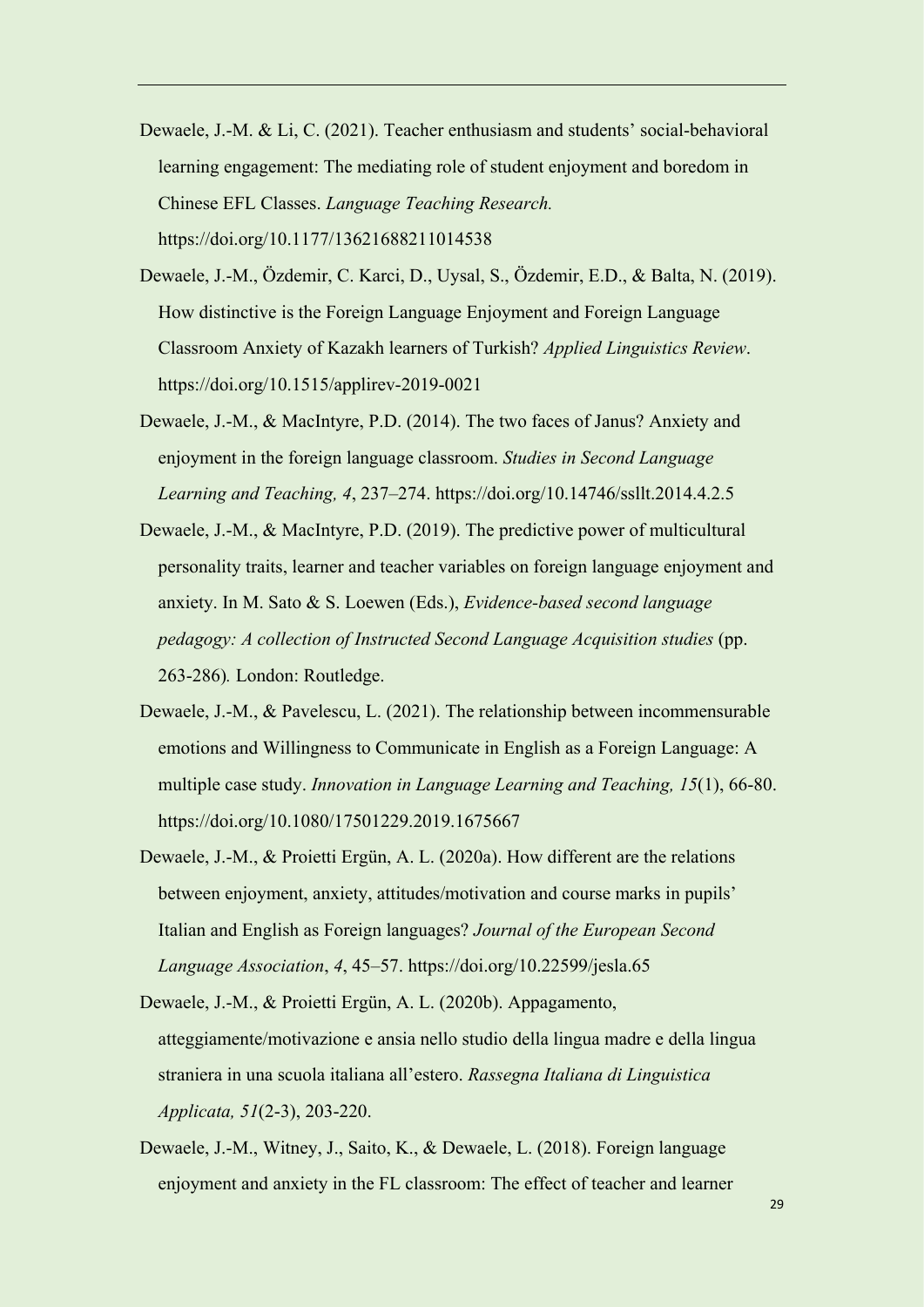variables. *Language Teaching Research, 22*, 676–697. https://doi.org/10.1177/1362168817692161

- Dörnyei, Z. (2009). The L2 motivational self system. In Z. Dörnyei & E. Ushioda (Eds.), *Motivation, Language Identity and the L2 Self* (pp. 9-42). Bristol: Multilingual Matters.
- Dörnyei, Z. (2010). *Questionnaires in second language research: Construction, administration, and processing.* London: Routledge. 2nd ed.
- Dörnyei, Z. (2020). *Innovations and challenges in language learning motivation.* London – New York: Routledge.
- Dörnyei, Z., & Al-Hoorie, A. (2017). The motivational foundation of learning languages other than global English: Theoretical issues and research directions. *The Modern Language Journal*, *101*(3), 455–468. https://doi.org/10.1111/modl.12408
- Gardner, R. C. (1985). *Social Psychology and Second Language Learning: The Role of Attitudes and Motivation.* London: Edward Arnold.
- Green, S.B. (1991). How many subjects does it take to do a regression analysis? *Multivariate Behavior Research*, *26*, 499–510. https://doi.org/10.1207/ s15327906mbr2603\_7
- Horwitz, E., Horwitz, M. & Cope, J. (1986). Foreign language classroom anxiety. *The Modern Language Journal, 70*, 125-132. https://doi.org/10.1111/j.1540- 4781.1986.tb05256.x
- Intykbekov, A. (2017). Teacher perceptions of project-based learning in a Kazakh-Turkish Lyceum in the northern part of Kazakhstan. Unpublished Master dissertation, Nazarbayev University Graduate School of Education.
- Jiang, Y., & Dewaele, J.-M. (2019). How unique is the Foreign Language Classroom Enjoyment and Anxiety of Chinese EFL Learners? *System*, 82, 13-25. https://doi.org/10.1016/j.system.2019.02.017
- King, J., & Smith, L. (2017). Social anxiety and silence in Japan's tertiary foreign language classrooms. In C. Gkonou, M. Daubney, & J.-M. Dewaele (Eds.), *New insights into language anxiety: Theory, research and educational implications* (pp. 92-110). Bristol: Multilingual Matters.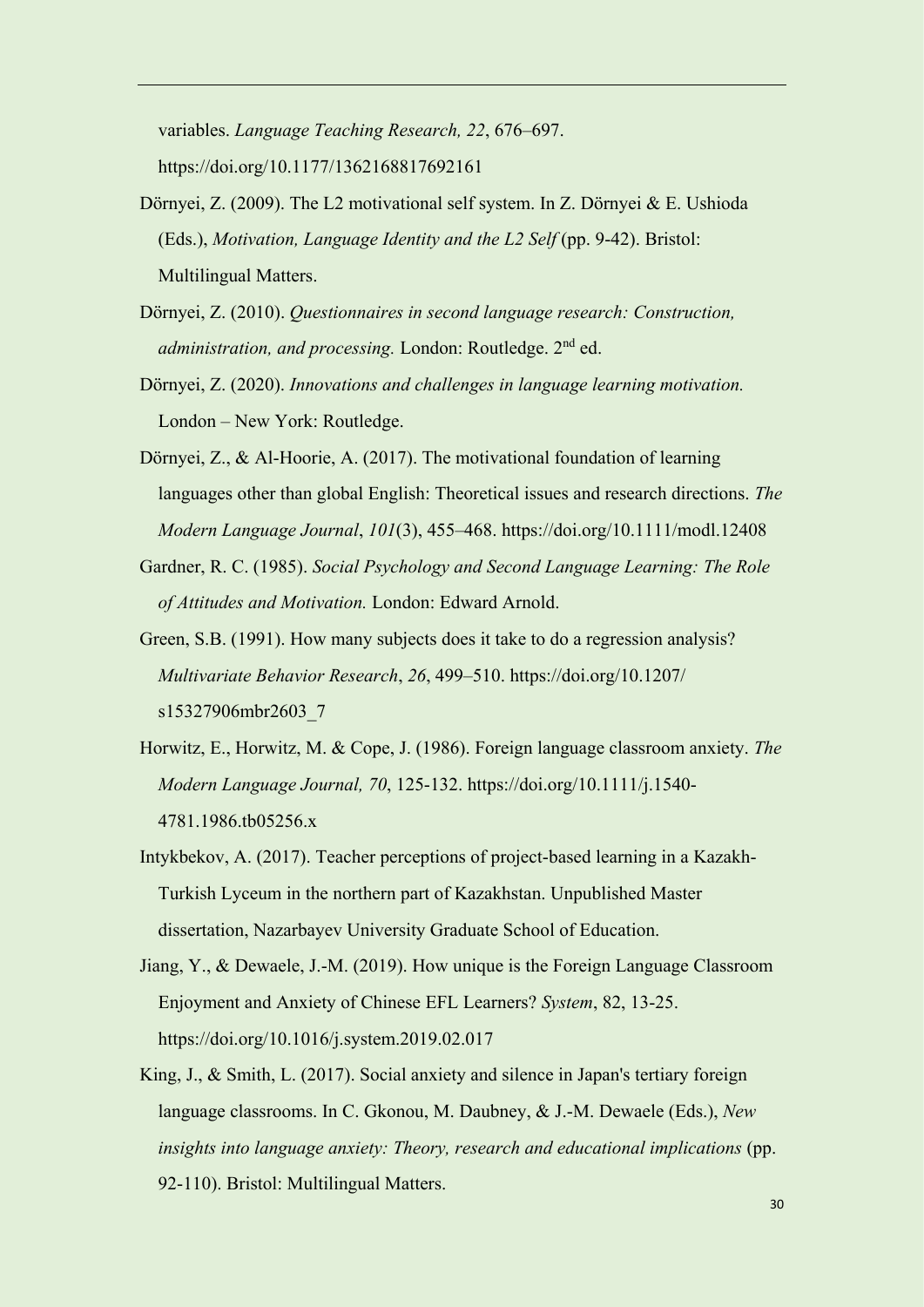Krashen S. (1985). *The Input Hypothesis: Issues and Implications.* London: Longman,

- Li, C. (2020). A Positive Psychology perspective on Chinese EFL students' Trait Emotional Intelligence, Foreign Language Enjoyment and EFL learning achievement. *Journal of Multilingual and Multicultural Development*, 41(3), 246– 263. https://doi.org/10.1080/01434632.2019.1614187
- Li, C., Dewaele, J.-M., & Jiang, G. (2020). The complex relationship between classroom emotions and EFL achievement in China. *Applied Linguistics Review, 11*(3), 485-510*.* https://doi.org/10.1515/applirev-2018-0043
- MacIntyre P. D. (2017). An overview of language anxiety research and trends in its development. In C Gkonou, M. Daubney & J.-M. Dewaele (Eds.), *New Insights into Language Anxiety: Theory, Research and Educational Implications* (pp. 11- 30). Bristol: Multilingual Matters.
- MacIntyre, P.D., & Gregersen, T. (2012). Emotions that facilitate language learning: The positive-broadening power of the imagination. *Studies in Second Language Learning and Teaching, 2*(2), 193-213.
- McCarthy, J. (2016). PBL, Kazakhstan, and global success skills. Retrieved from http://www.edutopia.org/blog/pbl-kazakhstan-global-success-skills-johnmccarthy
- Oxford, R. (2016). Toward a psychology of well-being for language learners: The 'EMPATHICS' vision. In P. D. MacIntyre, T. Gregersen, & S. Mercer (Eds.), *Positive Psychology in SLA* (pp. 10-90). Bristol: Multilingual Matters.
- Plonsky, L., & Ghanbar, H. (2018). Multiple regression in L2 research: A methodological synthesis and guide to interpreting R<sup>2</sup> values. The Modern *Language Journal*, *102*(4), 713-731.<https://doi.org/10.1111/modl.12509>
- Prior M. T. (2019). Elephants in the room: An "affective turn," or just feeling our way? *The Modern Language Journal, 103*(2), 516-527. https://doi.org/10.1111/modl.12573
- Resnik, P., & Dewaele, J.-M. (2020). Trait emotional intelligence, anxiety and enjoyment in first and foreign language classes. *System*, 94. https://doi.org/10.1016/j.system.2020.102324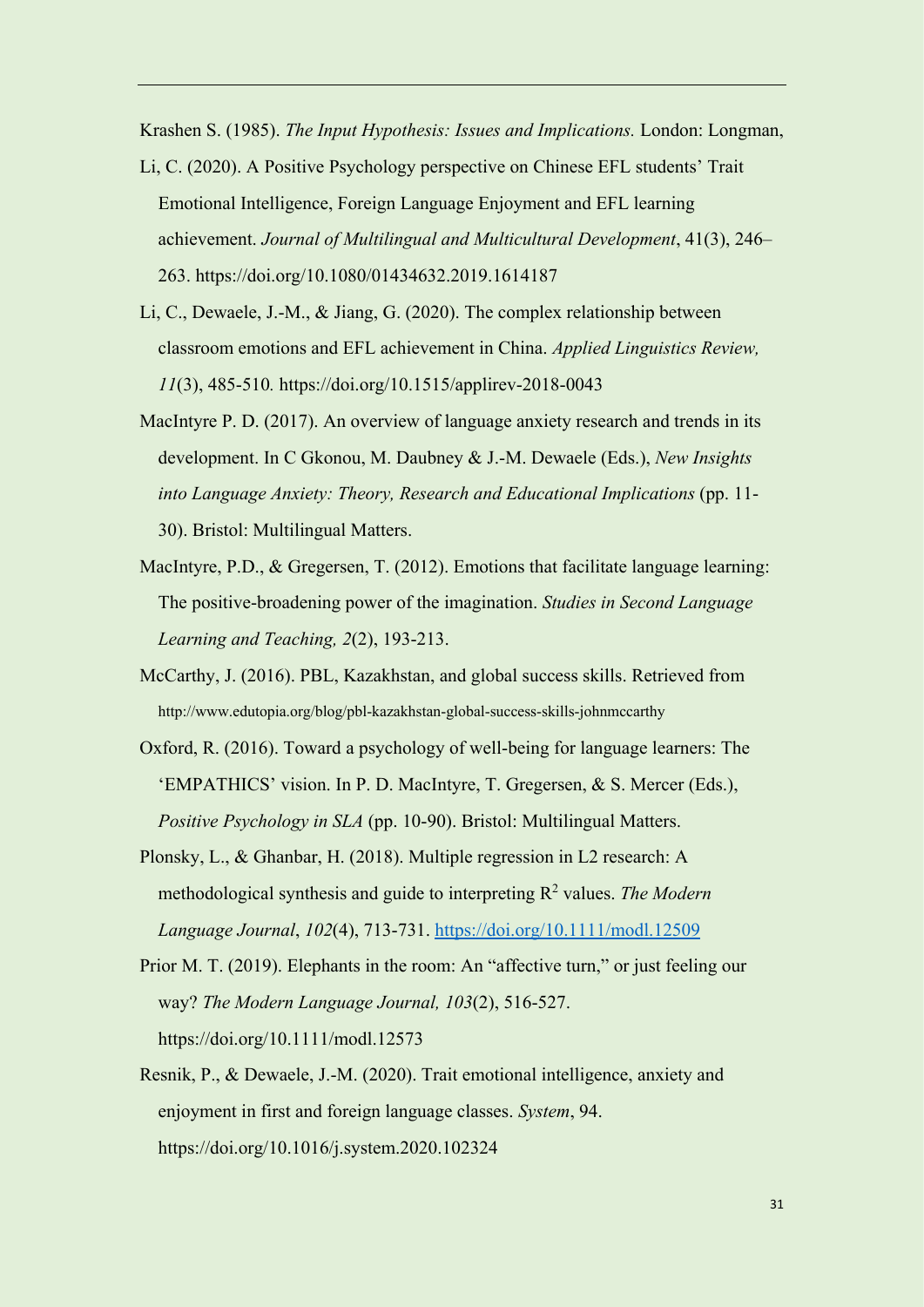- Teimouri Y., Plonsky L., & Tabandeh, F. (2020). L2 grit: Passion and perseverance for second-language learning. *Language Teaching Research*. https://doi.org/10.1177/1362168820921895
- Wei, H., Gao, K., & Wang, W. (2019). Understanding the relationship between grit and foreign language performance among middle school students: The roles of Foreign Language Enjoyment and classroom environment. *Frontiers in Psychology*, *10*, 1508.<https://doi.org/10.3389/fpsyg.2019.01508>
- Yensenov, K., Duisen, K., Erimbetova, K., Kaliyev, J., & Yensepov, B. (2016). History of Kazakhstan as an image of an independent state. *The Anthropologist*, *26*, 131-136. https://doi.org/10.1080/09720073.2016.11892140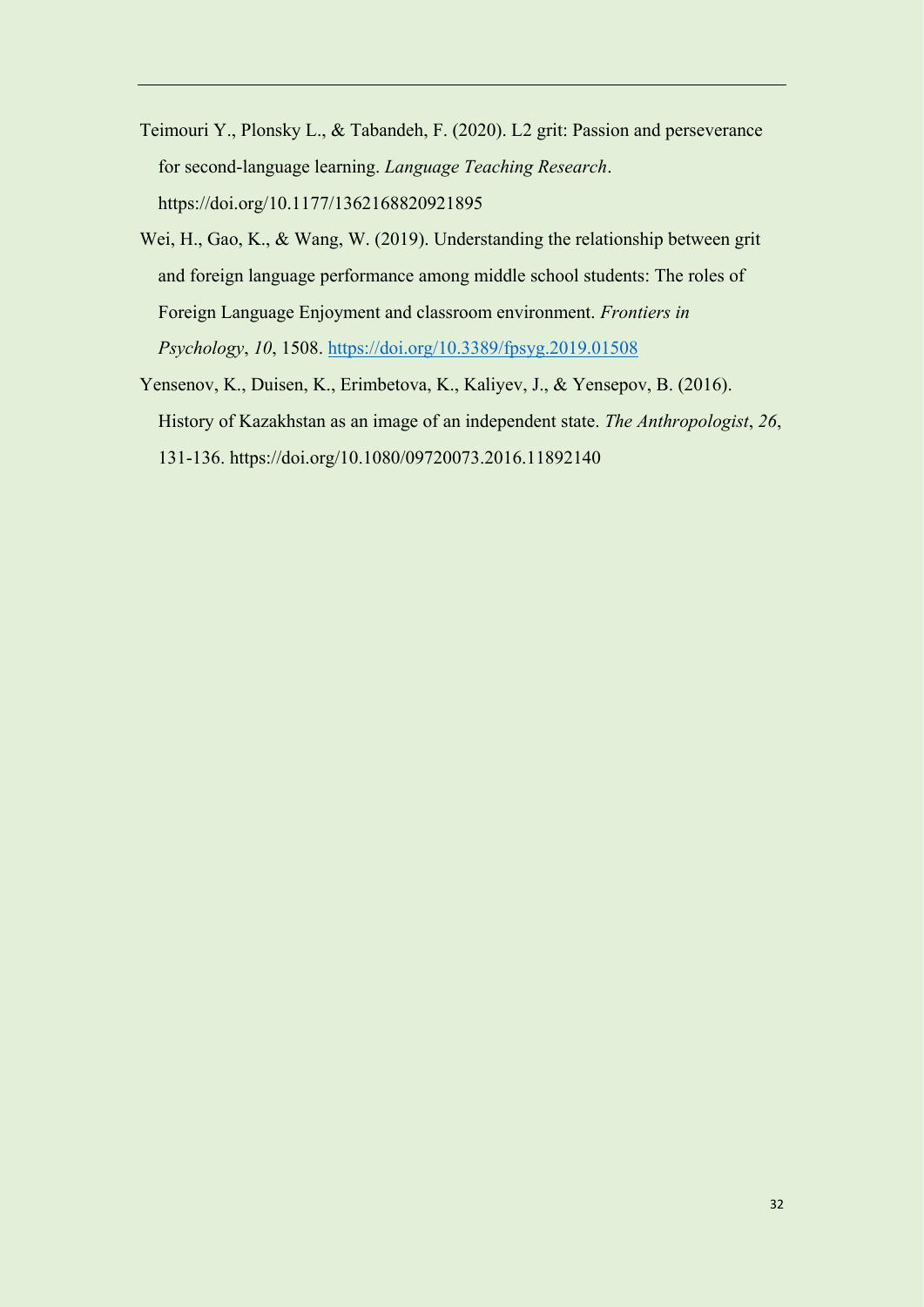# **Appendix: FLE and FLCA scales** (used in Dewaele et al., 2019)

To what extent do you agree with the following statements about your Turkish language class? *Strongly disagree/ Disagree /Undecided/ Agree /Strongly agree* FLE (10-item scale)

- 1. I don't get bored
- 2. I enjoy it
- 3. I'm a worthy member of the Turkish language class
- 4. In my Turkish language class, I feel proud of my accomplishments
- 5. It's a positive environment
- 6. It's cool to know Turkish
- 7. It's fun
- 8. The peers are nice
- 9. There is a good atmosphere
- 10. We laugh a lot

# FLCA (8-item scale)

- 1. Even if I am well prepared for my Turkish class, I feel anxious about it
- 2. I always feel that the other students speak Turkish better than I do
- 3. I can feel my heart pounding when I'm going to be called on in the Turkish language class
- 4. I don't worry about making mistakes in the Turkish language class (reverse code)
- 5. I feel confident when I speak in the Turkish language class (reverse code)
- 6. I get nervous and confused when I am speaking in my Turkish language class
- 7. I start to panic when I have to speak without preparation in the Turkish language class
- 8. It embarrasses me to volunteer answers in my Turkish language class

Professor Jean-Marc Dewaele

Department of Languages, Cultures and Applied Linguistics

School of Arts, Birkbeck, University of London

#### 26 Russell Square